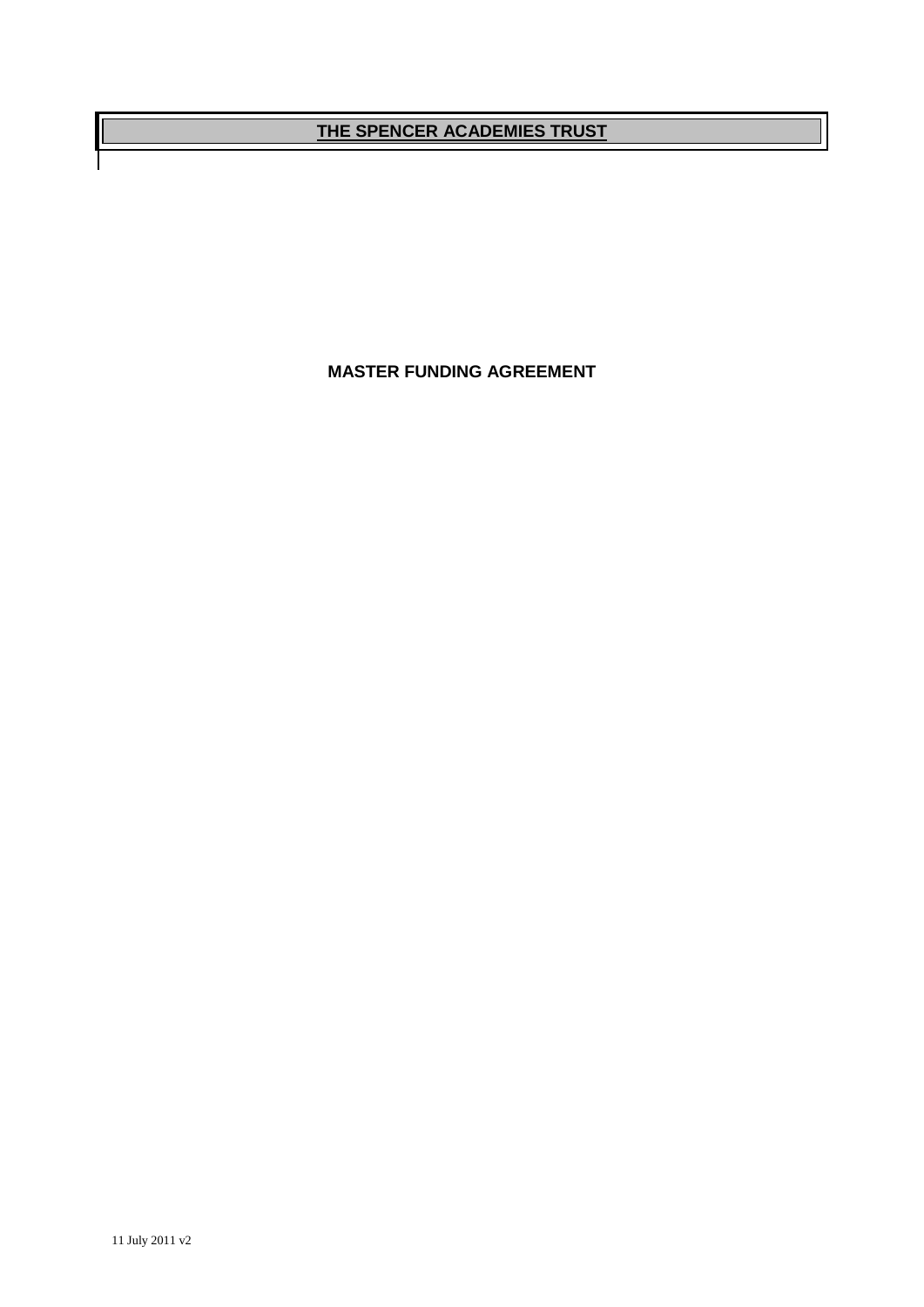## **SPENCER ACADEMIES TRUST**

# **MASTER FUNDING AGREEMENT**

# **CONTENTS:**

| <b>SECTION</b>                                     | <b>CLAUSE NO</b> |
|----------------------------------------------------|------------------|
| <b>INTRODUCTION</b>                                | $1 - 10$         |
| <b>LEGAL AGREEMENT</b>                             | 11               |
| <b>CHARACTERISTICS OF AN ACADEMY</b>               | 12               |
| THE SEN OBLIGATIONS                                | 12A-12C          |
| <b>CONDITIONS OF GRANT</b>                         |                  |
| General                                            | 13               |
| Governance                                         | $14 - 15$        |
| Conduct                                            | 16               |
| <b>Criminal Records Bureau Checks</b>              | 17               |
| Pupils                                             | 18-18AA          |
| Designated Teacher for Looked after Children       | <b>18A</b>       |
| Teachers and other staff                           | 19-22            |
| Curriculum, curriculum development and delivery    |                  |
| and RE and collective worship                      | 23-29A           |
| Assessment                                         | 30               |
| <b>Exclusions Agreement</b>                        | 31               |
| School meals                                       | 32-33            |
| Charging                                           | 34               |
| <b>International Education Surveys</b>             | 34A              |
| <b>GRANTS TO BE PAID BY THE SECRETARY OF STATE</b> |                  |
| General                                            | 35-36            |
| <b>Capital Grant</b>                               | 37-40            |

Arrangements for Payment of Capital Grant 41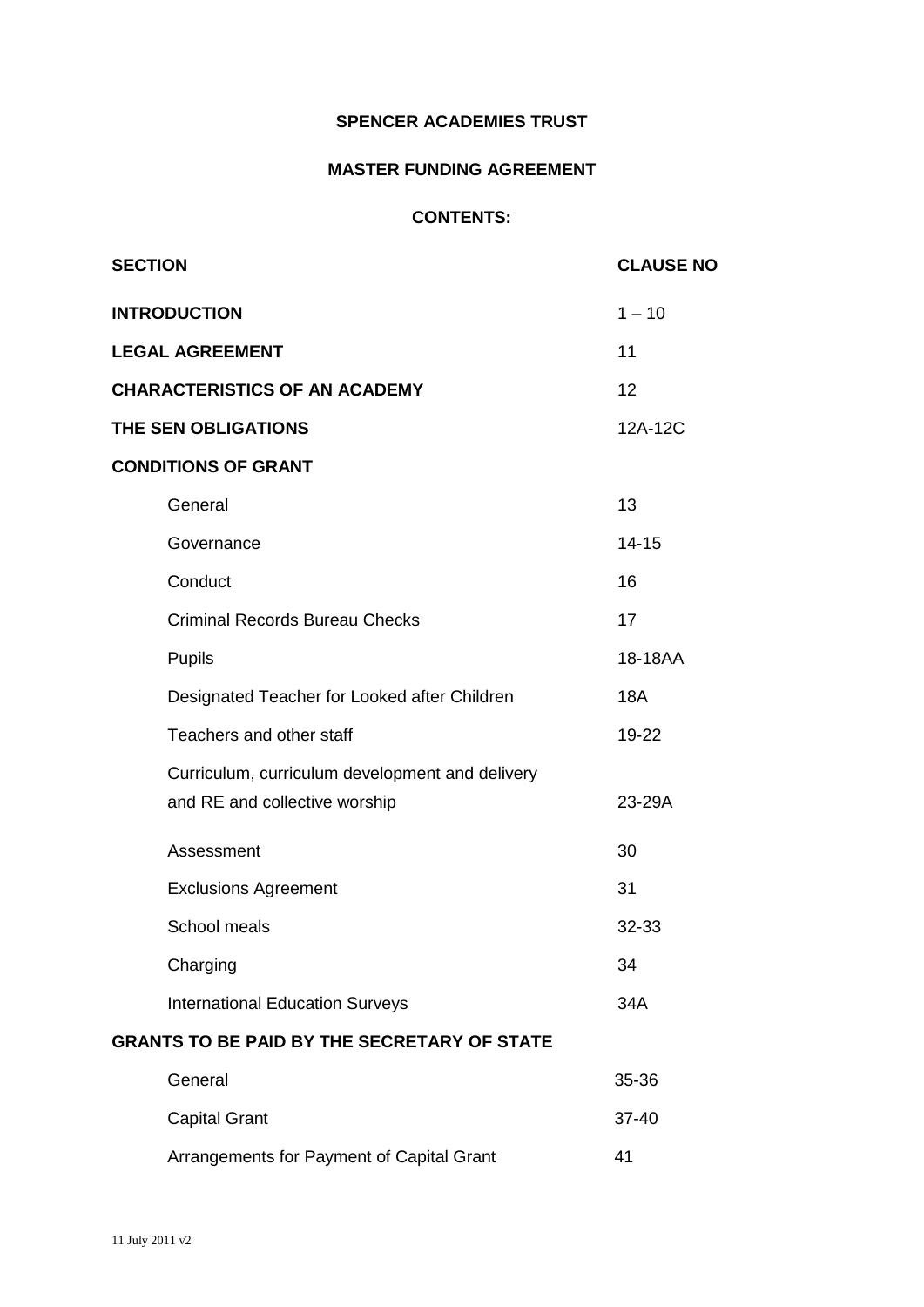| <b>Implementation Grant</b>                  | 41A-41F |
|----------------------------------------------|---------|
| <b>General Annual Grant</b>                  | 42-54H  |
| <b>Earmarked Annual Grant</b>                | 55-56   |
| Arrangements for payment of GAG and EAG      | 57-61   |
| Other relevant funding                       | 62-65   |
| <b>FINANCIAL AND ACCOUNTING REQUIREMENTS</b> |         |
| General                                      | 66-80A  |
| <b>Borrowing Powers</b>                      | 81-82   |
| Disposal of Assets                           | 83-89   |
| <b>TERMINATION</b>                           |         |
| General                                      | 90-93   |
| Change of Control                            | 93A-93C |
| <b>Effect of Termination</b>                 | 94      |
| <b>GENERAL</b>                               |         |
| Information                                  | 95-96   |
| Access by Secretary of State's Officers      | 97-99   |
| <b>Notices</b>                               | 100-101 |
| Appointment of Additional and Further        |         |
| Directors by the Secretary of State          | 102     |
| General                                      | 103-105 |

# **SCHEDULE 1**

Model Supplemental Funding Agreement for a Mainstream Academy

Model Supplemental Funding Agreement for a Special Academy

# **ANNEXES TO THE MASTER FUNDING AGREEMENT**

| Memorandum and Articles of the Company                                                               |         |  |  |  |  |  |
|------------------------------------------------------------------------------------------------------|---------|--|--|--|--|--|
| Arrangements for pupils with SEN and disabilities at each<br>Academy - for Mainstream Academies only | Annex B |  |  |  |  |  |
| Serious incidents of misbehaviour leading to fixed period<br>or permanent exclusion.                 | Annex C |  |  |  |  |  |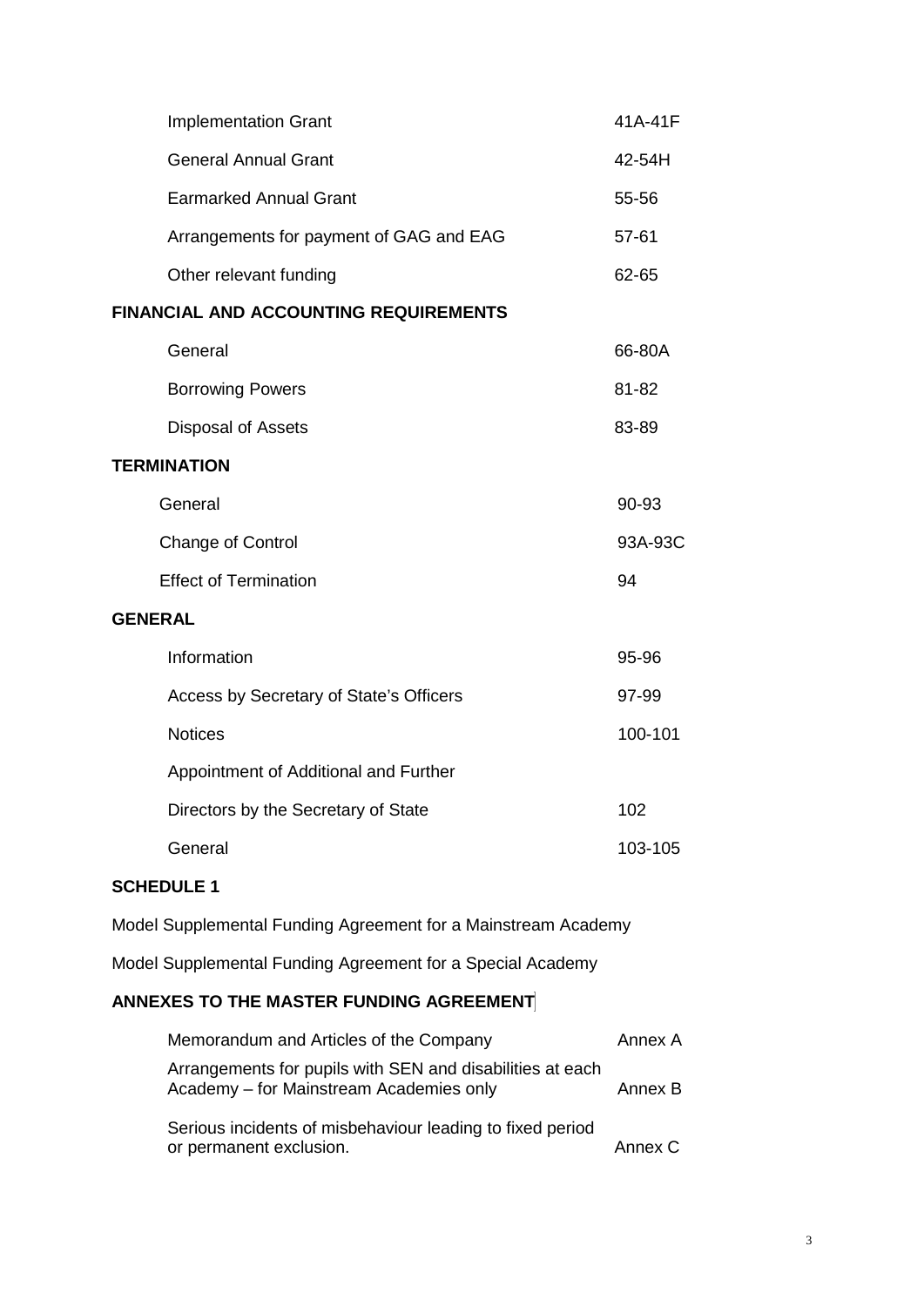#### **INTRODUCTION**

- 1) This Agreement is made under Section 1 of the Academies Act 2010, between the Secretary of State for Education ("the Secretary of State") and Spencer Academies Trust (the "Company").
- 2) The Company is a company incorporated in England and Wales, limited by guarantee with registered Company number 07353824.
- 3) The Company intends to establish and maintain, and to carry on or provide for the carrying on of a number of Academies in accordance with this Agreement and the Supplemental Agreements.
- 4) This Agreement and the Supplemental Agreements will apply in respect of an Academy from such time as a Supplemental Agreement relating to that Academy shall have been entered into between the Secretary of State and the Company.
- 5) The following expressions used in this Agreement have the respective meanings assigned to them by the numbered clauses of this Agreement referred to immediately after the reference to the expressions
	- a) "Academies Financial Handbook" clause 67;
	- b) "Accounting Officer" clause 62;
	- c) "Annual Letter of Funding" clause 60;
	- d) "GAG" clause 36;
	- e) "Capital Expenditure" clause 37;
	- f) "Capital Grant" clause 37;
	- g) "EAG" clause 36;
	- h) "Local Governing Body" clause 15;
	- i) "Recurrent Expenditure" clause 36;
	- j) "Start-up Period" clause 50;
- 6) In this Agreement the following words and expressions shall have the following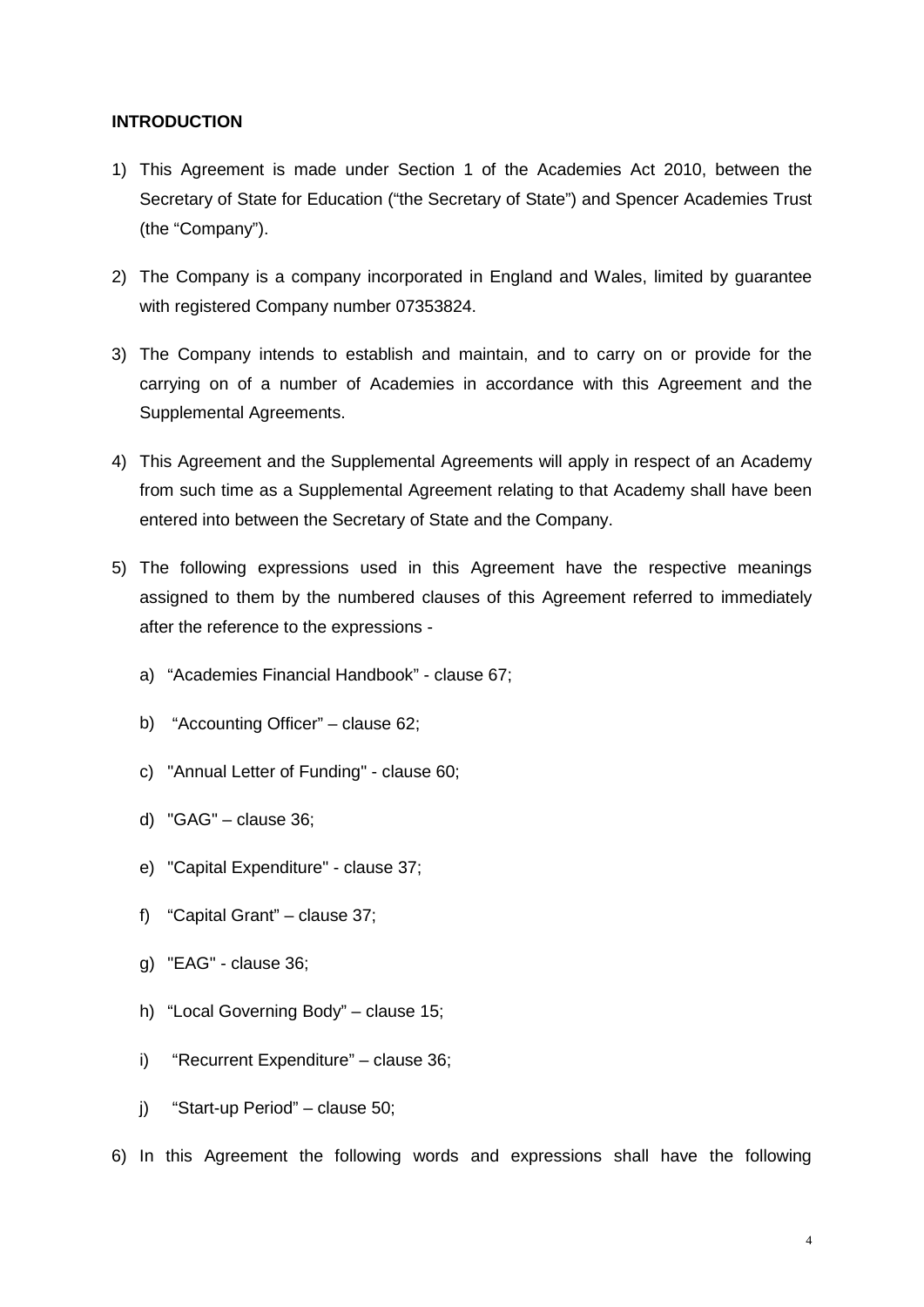meanings:-

"Academy Financial Year" means the year from  $1<sup>st</sup>$  September to  $31<sup>st</sup>$  August or such other period as the Secretary of State may from time to time specify by notice in writing to the Company;

"Additional Directors" means Directors who may be appointed by the Secretary of State under the Articles of Association;

"Academy" means a Mainstream Academy or a Special Academy in respect of which a Supplemental Agreement has been entered into between the Secretary of State and the Company and the expression "Academies" shall refer to all or any of such Academies;

"admission requirements" – are annexed to the relevant Supplemental Agreement;

"this Agreement" means this agreement and its annexes and a reference in this Agreement to a numbered clause or annex is a reference to the clause or annex of this Agreement bearing that number or letter as the same may be amended or supplemented from time to time;

"Business Day" means any day other than a Saturday, Sunday, Christmas Day, Good Friday or a day which is a bank holiday with the meaning given to that expression in the Banking and Financial Dealings Act 1971;

"Control" in relation to a body corporate ('Entity') means the legal or beneficial ownership of 30 per cent or more of the issued shares in the Entity ordinarily having voting rights or the power of a person ('A') otherwise to secure –

- (a) by means of the holding of shares in that Entity or having an interest conferring voting rights at general meetings of the membership of the Entity or of any other body corporate;
- (b) by virtue or any powers conferred by the articles of association or other document regulating that Entity or any other Entity or partnership including, without limitation, the power to appoint or remove a majority of the governing body thereof, or
- (c) by virtue of any agreement, understanding or arrangement between any person or persons,

that the affairs of the first-mentioned Entity are conducted in accordance with the wishes of A and 'Controls' shall be construed accordingly;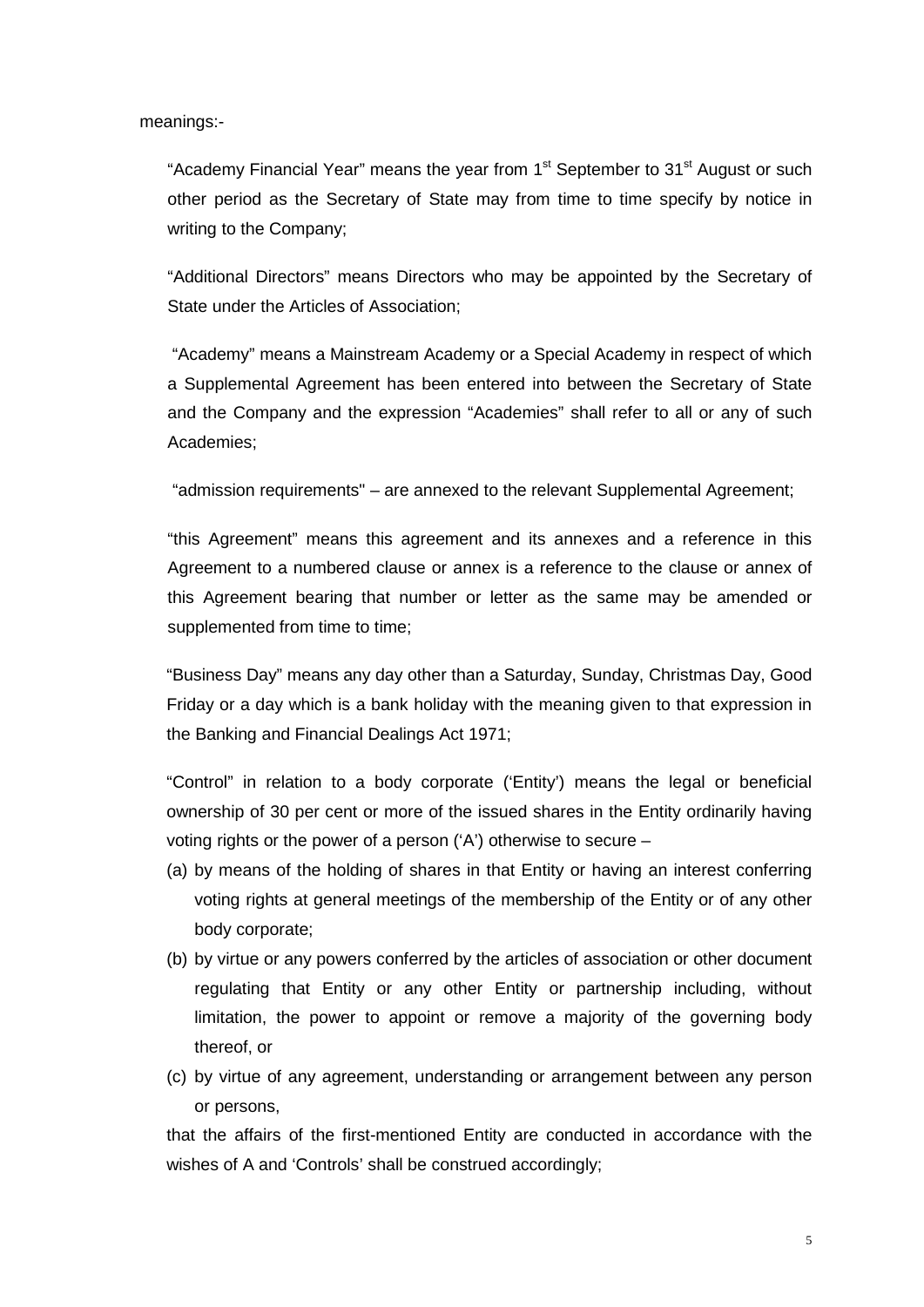"DfE" means Department for Education;

"Further Directors" means Directors who may be appointed by the Secretary of State under the Articles of Association if a Special Measures Termination Event, as defined in the relevant Supplemental Agreement, occurs;

"LA" means the Local Authority in the area in which the relevant Academy is situated;

"Mainstream Academy" means an Academy having the characteristics referred to in clause 12;

"Memorandum" and "Articles" means the Memorandum and Articles of Association of the Company for the time being in force, a copy of the current version of which is annexed to this Agreement as Annex A;

"parents" means parents or guardians;

"persons" includes a body of persons, corporate or incorporate;

"Principal" means the head teacher of an Academy;

"Principal Regulator" means the body or person appointed as the Principal Regulator under the Charities Act 2006.

references to "school" shall where the context so admits be references to a Academy;

"SEN" means special educational needs, and the expressions "special educational needs" and "special educational provision" have the meaning set out in section 312 of the Education Act 1996;

"Special Academy" means an Academy specially organised to make special educational provision for pupils with SEN;

"Supplemental Agreement" means an agreement supplemental to this Agreement, substantially in the form set out in Schedule 1 to this Agreement to be entered into by the Secretary of State and the Company pursuant to which the Company agrees to establish and maintain, and to carry on or provide for the carrying on, and the Secretary of State agrees to fund, an Academy in accordance with the terms and conditions of that Supplemental Agreement and this Agreement;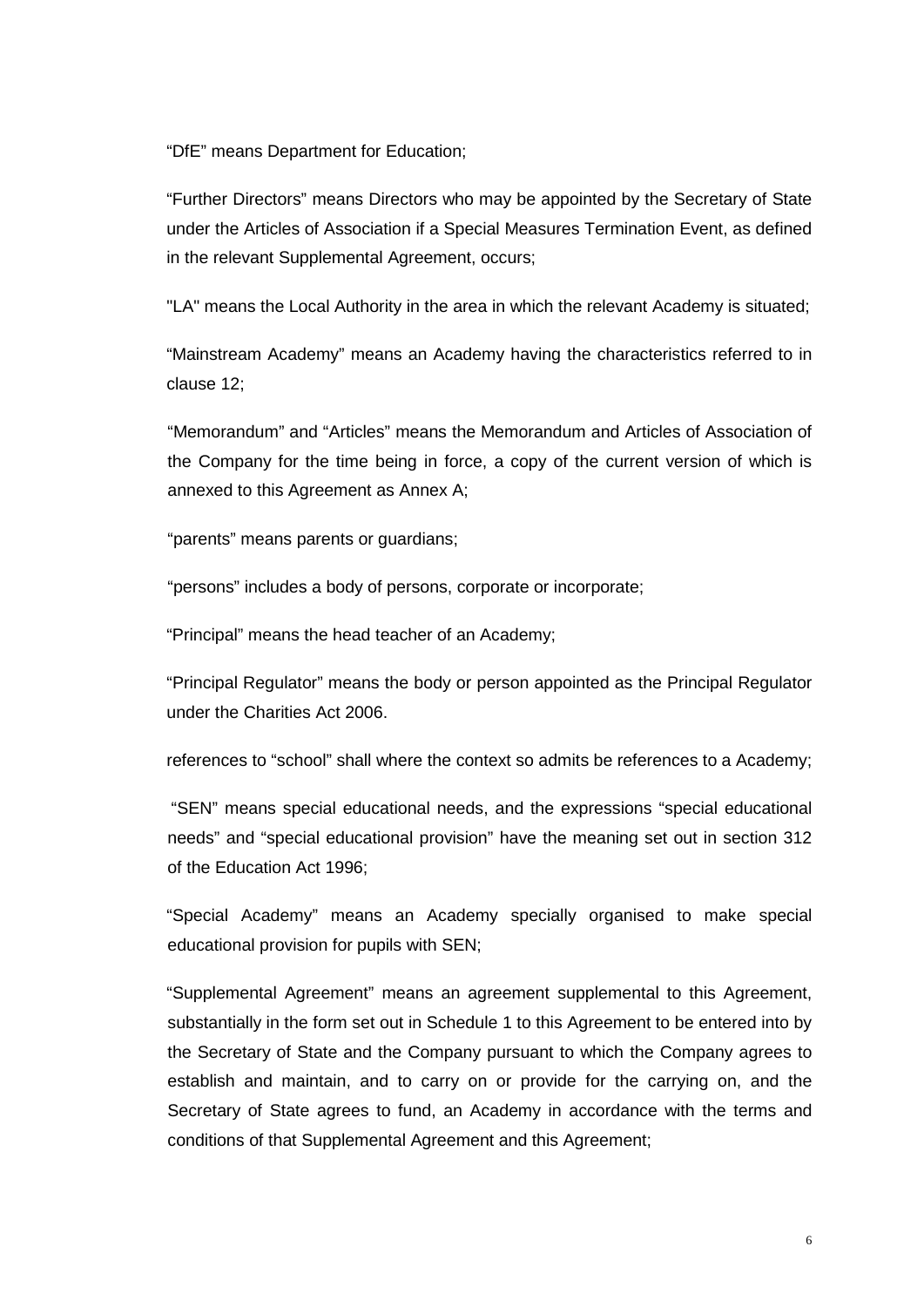- 7) The Interpretation Act 1978 shall apply for the interpretation of this Agreement and any Supplemental Agreement as it applies for the interpretation of an Act of Parliament.
- 8) Expressions defined in this Agreement shall have the same meaning where used in any Annex to this Agreement or Supplemental Agreement.
- 9) Questions arising on the interpretation of the arrangements in this Agreement shall be resolved by the Secretary of State after consultation with the Company
- 10) Section 1 (3) of the Academies Act 2010 states that
	- (3) An Academy agreement is an agreement between the Secretary of State and the other party under which-
		- (a) the other party gives the undertakings in subsection (5), and
		- (b) the Secretary of State agrees to make payments to the other party in consideration of those undertakings."

### **LEGAL AGREEMENT**

11) In consideration of the Company undertaking to establish and maintain, and to carry on or provide for the carrying on of, of a number of independent schools in England specially organised to make special educational provision for pupils with SEN ("**the Special Academies**") or having the characteristics referred to in clause 12 ("**the Mainstream Academies**"), the Secretary of State agrees to make payments to the Company in accordance with the conditions and requirements set out in this Agreement and Supplemental Agreements. If it is agreed between the Secretary of State and the Company that the Company will establish and maintain, and to carry on or provide for the carrying on of an Academy, the parties will enter into a Supplemental Agreement in relation to that Academy. For the avoidance of doubt, any obligations imposed upon or powers given to an Academy by this Agreement or any Supplemental Agreement are also imposed upon the Company.

#### **CHARACTERISTICS OF A MAINSTREAM ACADEMY**

- 12) The characteristics of a **Mainstream Academy** are as set down in Section 1(6) of the Academies Act 2010:
	- a) The school has a curriculum satisfying the requirements of section 78 of EA 2002 (balanced and broadly based curriculum)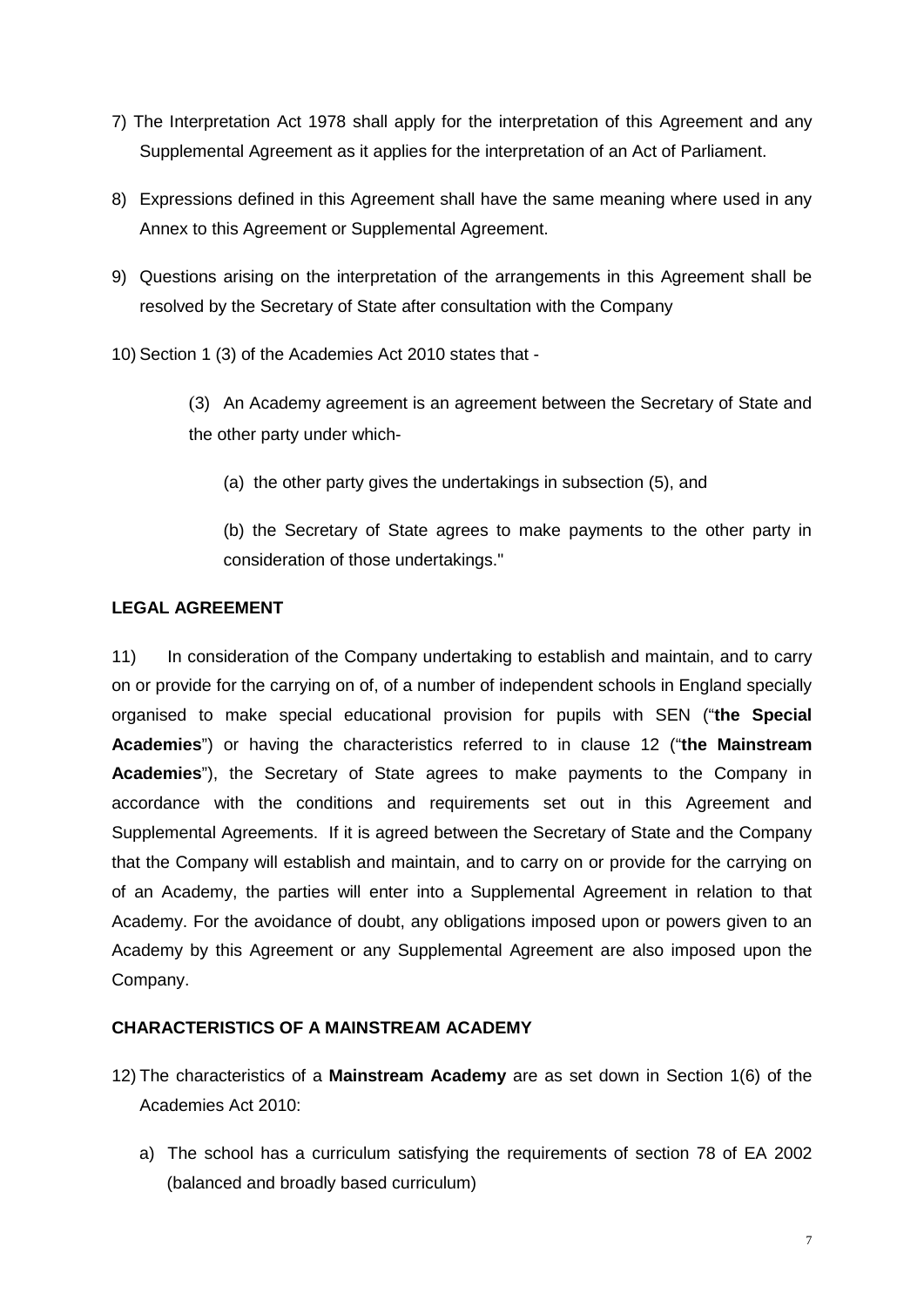- b) If the school provides secondary education, its curriculum for the secondary education has an emphasis on a particular subject area, or particular subject areas, specified in the Agreement;
- c) the school provides education for pupils of different abilities
- d) the school provides education for pupils who are wholly or mainly drawn from the area in which the school is situated.

### **THE SEN OBLIGATIONS**

<u>.</u>

12A) In respect of **Special Academies**:

- a) The Company must comply with all of the obligations imposed upon the governing bodies of maintained special schools in Chapter 1 of Part 4 of the Education Act 1996 and in Regulations in force at the date of this agreement or made from time to time under any provision in that Chapter (as amended from time to time<sup>[1](#page-7-0)</sup>).
- b) Notwithstanding any provision in this Agreement, the Secretary of State may (whether following a complaint made to him or otherwise) direct the Company to comply with an obligation imposed by this Agreement where the Company has failed to comply with any such obligation.
- c) The Company must ensure that each Academy's website includes details of the arrangements for the admission of disabled pupils; the steps taken to prevent disabled pupils from being treated less favourably than other pupils; the facilities provided to assist access to the Academy by disabled pupils; and the plan prepared by the Academy Trust under paragraph 3 of Schedule 10 to the Equality Act 2010. Disabled pupils in this paragraph mean pupils who are disabled for the purposes of the Equality Act [2](#page-7-1)010<sup>2</sup>.

<span id="page-7-0"></span> $1$  Currently these duties are in section 313 (Duty to have regard to the Special Educational Needs Code of Practice 2001); section 317(5), (6) and (6A) (Duties in relation to the publication of information relating to arrangements and facilities for disabled pupils at the school); and 324(5)(b) (Duty to admit the child where a school is named in the statement); and The Education (Special Educational Needs)(Information)(England) Regulations 1999 (S.I. 1999/2506). For the avoidance of doubt, the obligations in paragraph 12 of this agreement are in addition to any obligations imposed upon Academy proprietors directly in legislation or regulations.<br><sup>2</sup> This obligation is in addition to the obligation to comply with the duties to publish information

<span id="page-7-1"></span>imposed upon the governing bodies of maintained special schools set out in The Education (Special Educational Needs) (Information) Regulations 1999 (as amended from time to time) which paragraph 12 has the effect of imposing.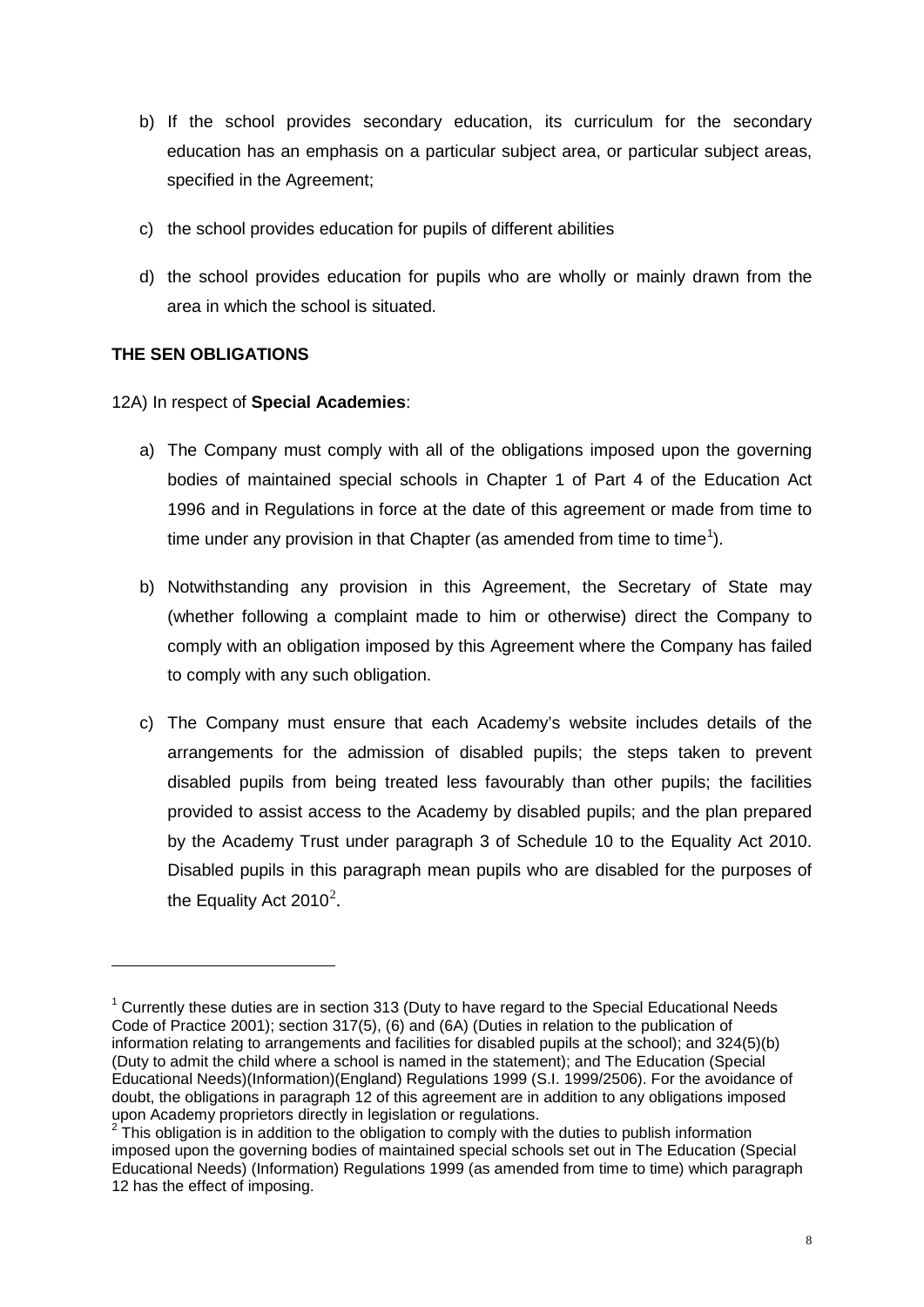# **CONDITIONS OF GRANT**

#### **General**

13) Other conditions and requirements in respect of an Academy, unless specified otherwise in a Supplemental Agreement, are that:

a) the school will be at the heart of its community, promoting community cohesion and sharing facilities with other schools and the wider community;

b) there will be assessments of pupils performance as they apply to maintained schools and the opportunity to study for external qualifications in accordance with clause 30 (d);

c) in respect of **Mainstream Academies**, the admissions policy and arrangements for the school will be in accordance with admissions law, and the DfE Codes of Practice, as they apply to maintained schools;

d) teachers' levels of pay and conditions of service for all employees will be the responsibility of the Company;

e) there will be an emphasis on the needs of the individual pupils including pupils with SEN, both those with and without statements of SEN;

f) there will be no charge in respect of admission to the school and the school will only charge pupils where the law allows maintained schools to charge.

g) the Company shall as soon as reasonably practicable establish an appropriate mechanism for the receipt and management of donations and shall use reasonable endeavours to procure donations through that mechanism for the purpose of the objects specified in the Articles.

#### **Governance**

14) Each Academy will be governed by the Company. The Company shall have regard to (but for the avoidance of doubt shall not be bound by) any guidance as to the governance of Academies that the Secretary of State may publish.

15) The Company shall establish, for each Academy, an Advisory Body, whose role shall be to provide advice to the Company in relation to the functioning of that Academy. The role of the Advisory Body and the membership of it shall be for the Company to decide, but the Company will, as a minimum, ensure that: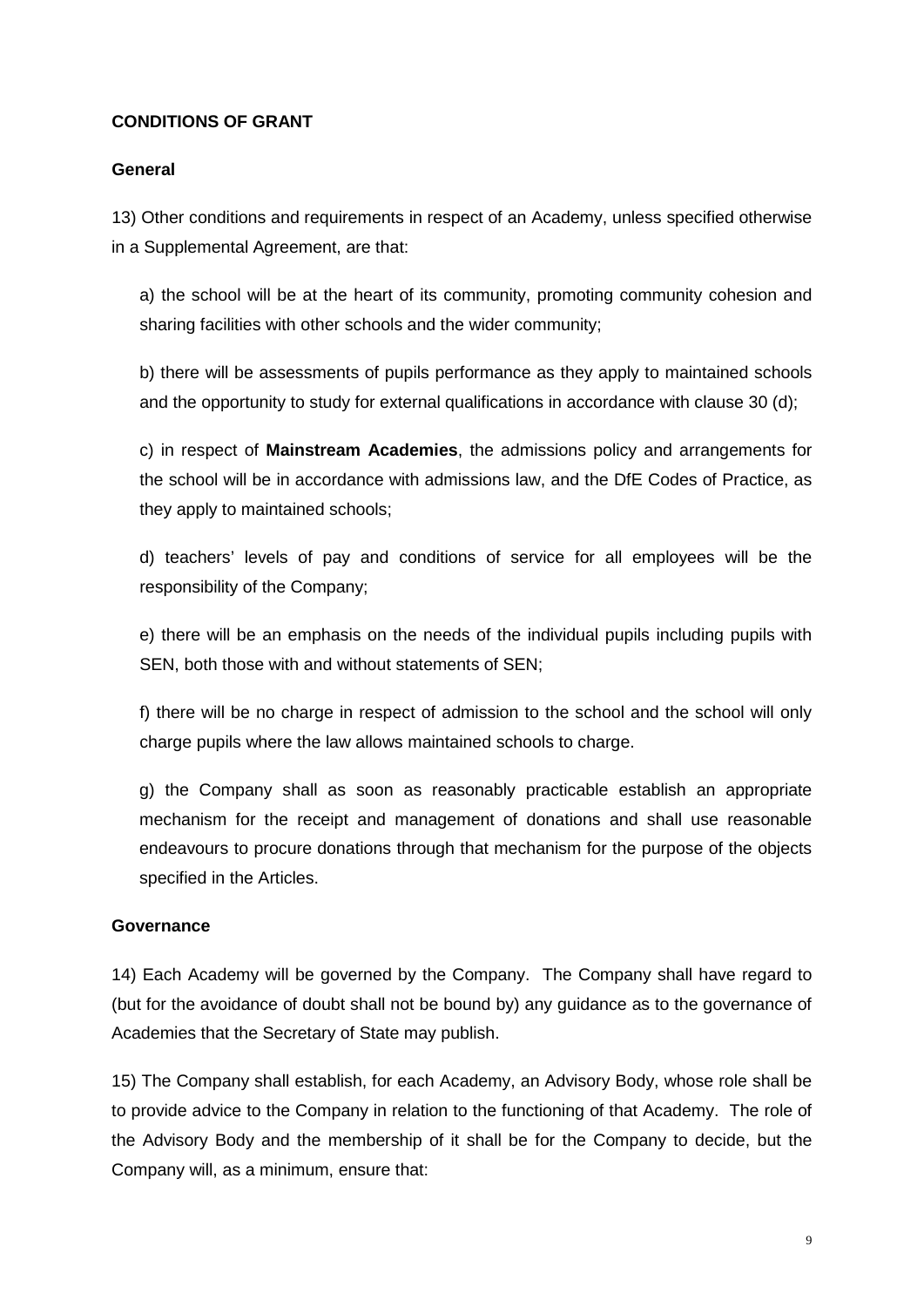a) a minimum of two parents of a pupil at the Academy (to be elected by the parents of registered pupils of the Academy) shall be a member of the Advisory Body;

b) up to two employees at the Academy (to be elected by employees of the Academy) shall be a member of the Advisory Body;

d) any advice of the Advisory Body is brought to the attention of the Directors of the Company;

e) to the extent that the Company may, in accordance with the Articles, choose to establish a Local Governing Body, then the Company may additionally constitute the Advisory Body as the Academy's Local Governing Body.

# **Conduct**

16) Each Academy shall be conducted in accordance with:

a) the Articles, which shall not be amended by the Company without the written consent of the Secretary of State, such consent not to be unreasonably withheld;

b) all provisions by or under statute which confer rights or impose obligations on Academies including, without limitation, the independent schools standards prescribed under section 157 of the Education Act 2002 to the extent they apply to the Academy

c) the terms of this Agreement and the relevant Supplemental Agreement.

# **Criminal Records Bureau Checks**

17) The Company shall comply with the requirements of the Education (Independent School Standards) (England) Regulations 2010 (or such regulations as may for some time being be applicable) in relation to carrying out enhanced criminal records checks, obtaining enhanced criminal records certificates and making any further checks, as required and appropriate for members of staff, supply staff, individual Directors and the Chair of the Local Governing Body.

# **Pupils**

<u>.</u>

18) Each **Mainstream Academy** will be an all ability inclusive<sup>[3](#page-9-0)</sup> school whose requirements

<span id="page-9-0"></span> $3$  If one of the Mainstream Academies is a "selective school" within the meaning of Section 6(4) of the Academies Act 2010 then the Supplemental Funding Agreement for that Academy will provide that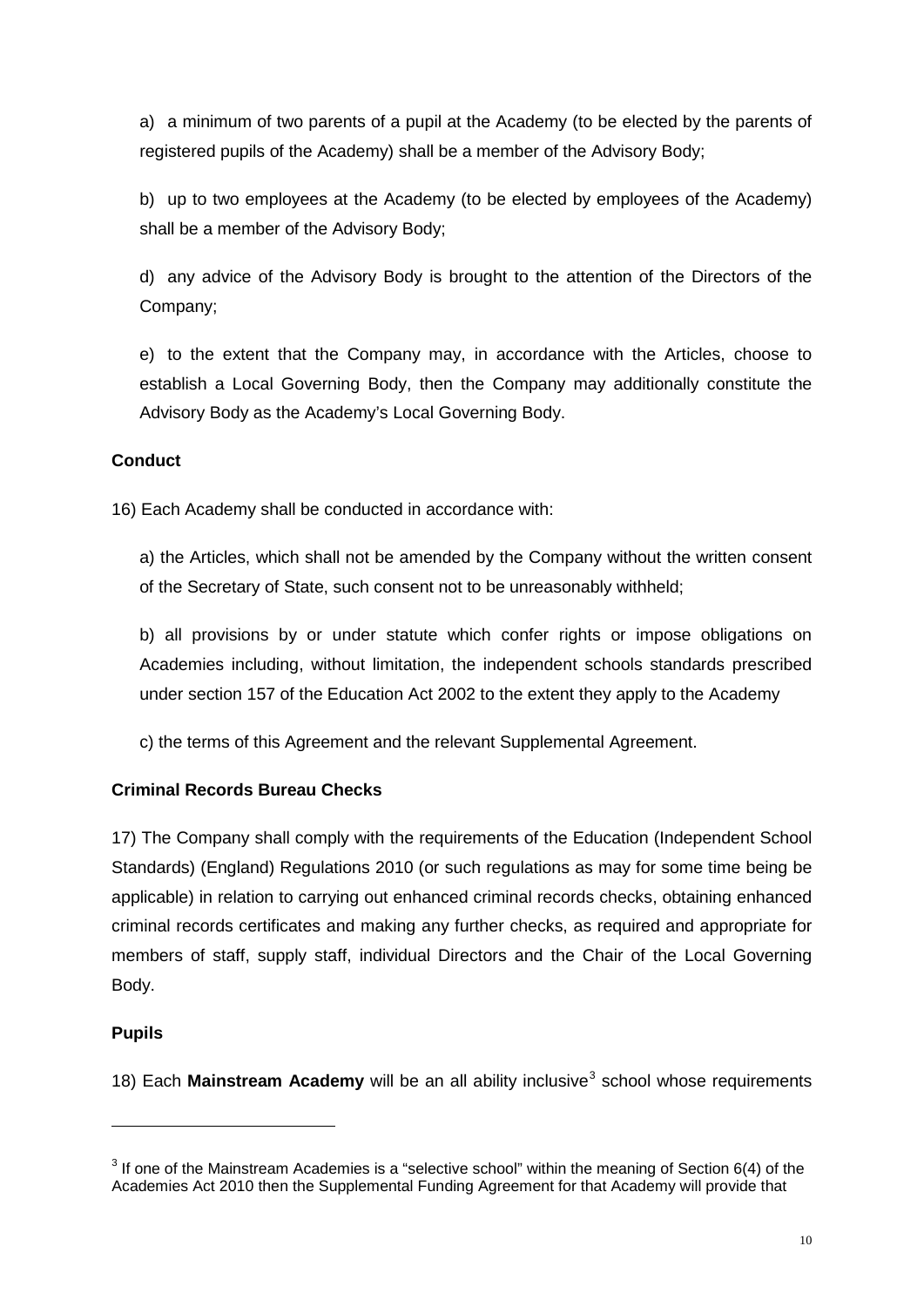- a) the admission of pupils to the Academy are set out in the relevant annex to the Supplemental Agreement;
- b) the admission to the Academy of and support for pupils with SEN and with disabilities (for pupils who have and who do not have statements of SEN) are set out in Annex B to this Agreement;
- c) pupil exclusions are set out in Annex C to this Agreement.

18AA) Each **Special Academy** will be a special school whose requirements for:

- a) the admission of pupils to the Academy are set out in the relevant annex to the Supplemental Agreement;
- b) pupil exclusions are set out in Annex C to this Agreement.

#### **Designated Teacher for Looked after Children**

18A) The Company will in respect of each Academy act in accordance with, and be bound by, all relevant statutory and regulatory provisions and have regard to any guidance and codes of practice issued pursuant to such provisions, as they apply at any time to a maintained school, relating to the designation of a person to manage the teaching and learning programme for children who are looked after by an LA and are registered pupils at the school. For the purpose of this clause, any reference to the governing body of a maintained school in such statutory and regulatory provisions, or in any guidance and code of practice issued pursuant to such provisions, shall be deemed to be references to the Directors of the Company.

#### **Teachers and other staff**

<u>.</u>

19) Subject to clause 20, the Company shall not employ anyone under a contract of employment or for services to carry out planning and preparing lessons and courses for pupils, delivering lessons to pupils, assessing the development, progress and attainment of pupils, and reporting on the development, progress and attainment of pupils ("specified work") who is not either:-

that Academy is not required to be an all ability inclusive school.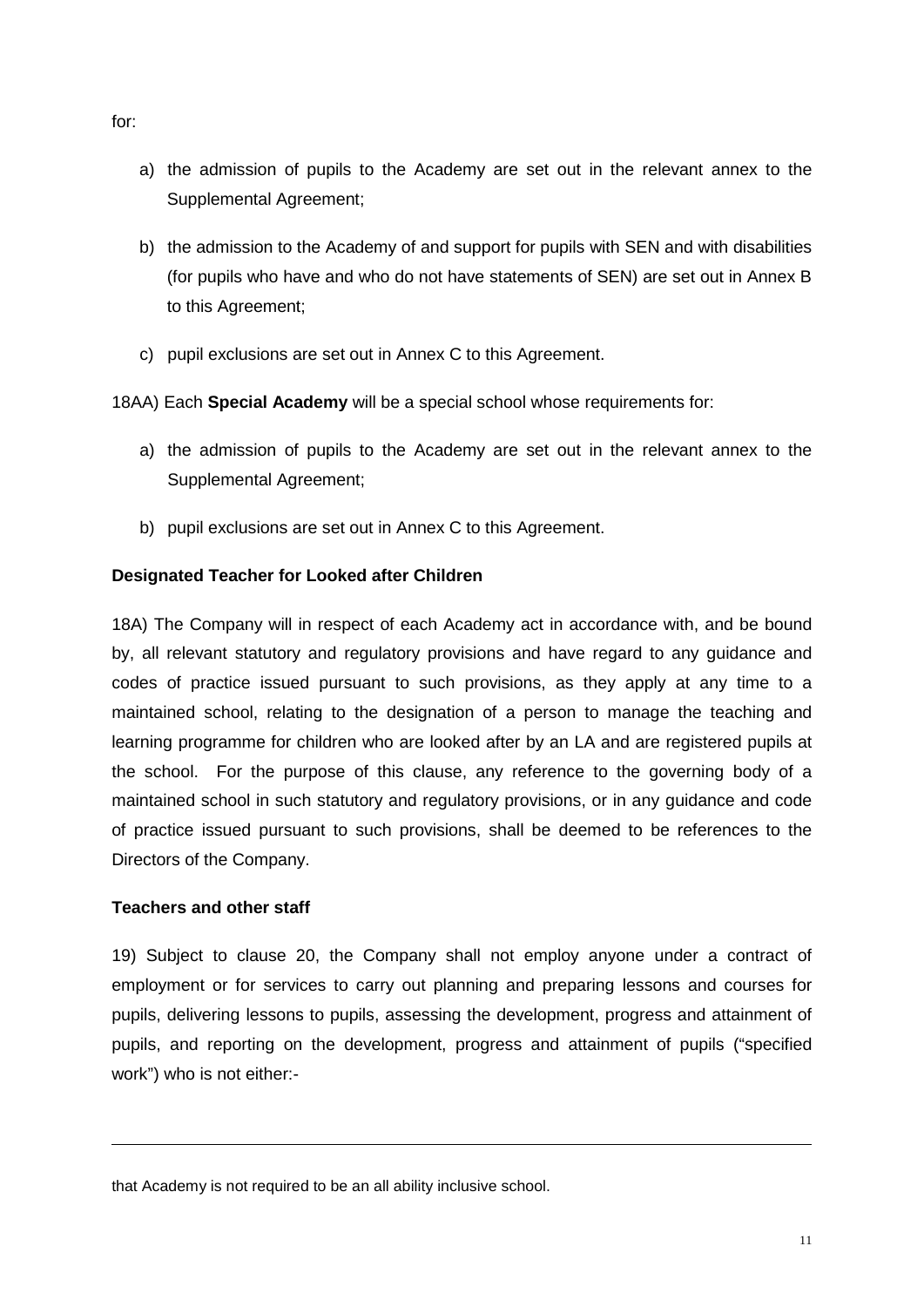a) a qualified teacher within the meaning of regulations made under section 132 of the Education Act 2002; or

b) otherwise eligible to do specified work under the Education (Specified Work and Registration) (England) Regulations 2003 (SI 2003/1663), which for the purpose of this clause shall be construed as if the relevant Academy were a maintained school.

20) Clause 19 does not apply to anyone who:

- a) was transferred to the employment of the Company by virtue of the Transfer of Undertakings (Protection of Employment) Regulations 2006; and
- b) immediately prior to the transfer, was employed to do specified work; and
- c) immediately prior to the transfer, was not:
	- i) a qualified teacher within the meaning of regulations made under section 132 of the Education Act 2002 and registered with full registration with the appropriate body, or
	- ii) eligible to do specified work under the Education (Specified Work and Registration) (England) Regulations 2003 (SI 2003/1663)

("transferred staff member"). The Company shall use its best endeavours to ensure that any transferred staff member who undertakes specified work and does not meet the requirements of either clause 20(a) or clause 20(b) meets such requirements as soon as possible.

21) The Company shall ensure that all teachers employed at each Academy have access to the Teachers Pension Scheme and, in so doing, will comply with the statutory provisions underlying the scheme.

22) The Company shall ensure that all employees at each Academy other than teachers have access to the Local Government Pension Scheme.

# **Curriculum, curriculum development and delivery and RE and collective worship**

23) The curriculum provided by each Academy to pupils up to the age of 16 shall be broad and balanced.

23A) The specialism for each **Mainstream Academy** in relation to its secondary curriculum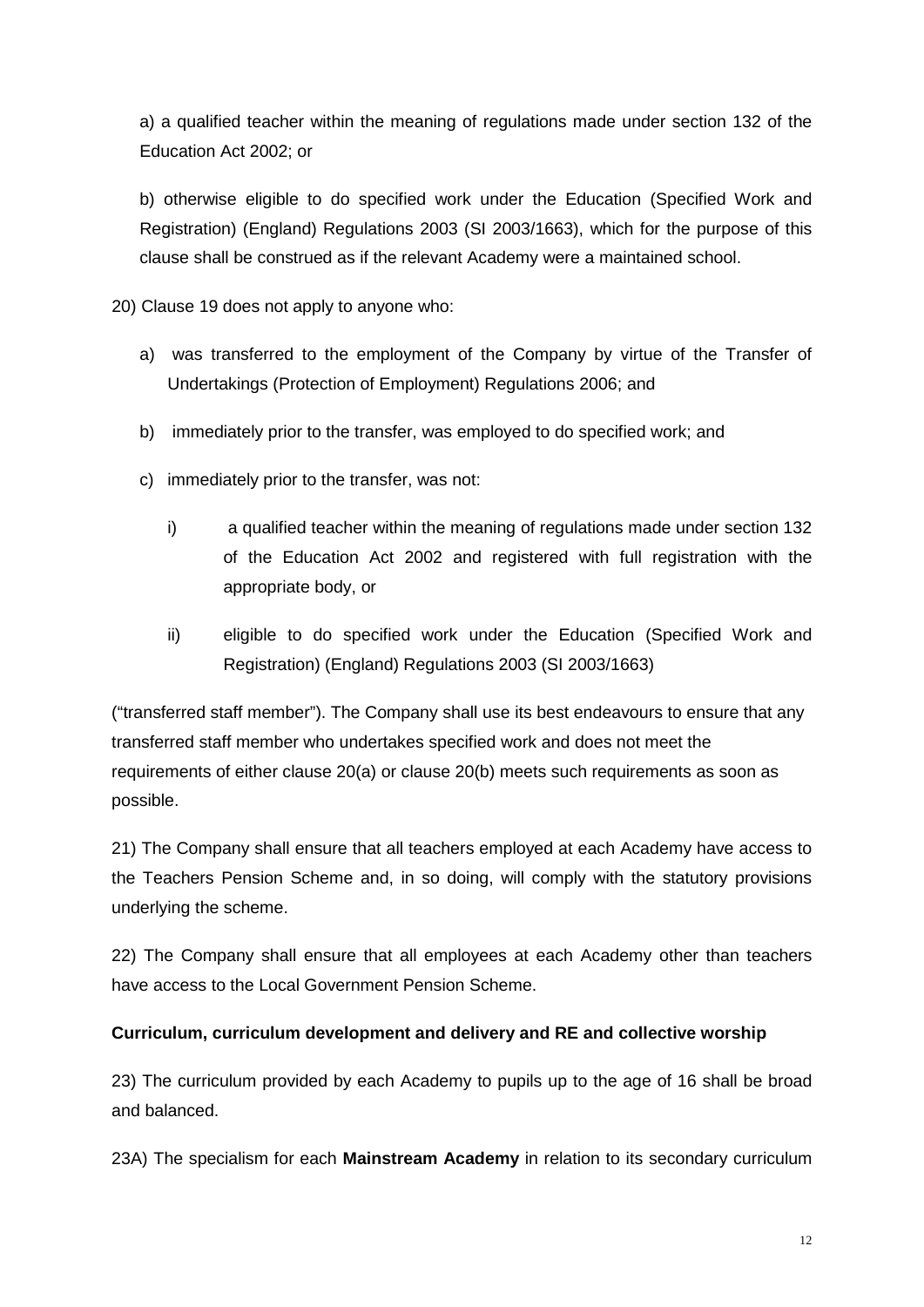will be set out in the relevant Supplemental Agreement.

24) The Company shall ensure that the broad and balanced curriculum includes English, Mathematics and Science.

25) The Company shall make provision for the teaching of religious education and for a daily act of collective worship at each Academy.

26) Where a **Mainstream Academy** is designated with a religious character<sup>[4](#page-12-0)</sup> in accordance with section 124B of the School Standards and Framework Act 1998 or further to section 6(8) of the Academies Act 2010:

- a) subject to clause 28, the Company shall ensure that provision is made for religious education to be given to all pupils at the Academy in accordance with the tenets of the specified religion or religious denomination of the Academy;
- b) subject to clause 28, the Company shall comply with the requirements of section 70(1) of, and Schedule 20 to, the School Standards and Framework Act 1998 as if the Academy were a foundation school with a religious character or a voluntary school, and as if references to ' the required collective worship' were references to collective worship in accordance with the tenets and practices of the specified religion or religious denomination of the Academy;
- c) the Company shall ensure that the quality of religious education given to pupils at the Academy and the contents of the Academy's collective worship given in accordance with the tenets and practice of the specific religion or religious denomination are inspected. Such inspection shall be conducted by a person chosen by the Company and the Academy shall secure that such inspection shall comply with the requirements set out in any statutory provision and regulations as if the Academy were a foundation or voluntary school which has been designated under section 69(3) of the School Standards and Framework Act 1998 as having a religious character.

27) Where a **Mainstream Academy** has not been designated with a religious character in accordance with section 124B of the School Standards and Framework Act 1998 or further to Section 6(8) of the Academies Act 2010:

<u>.</u>

<span id="page-12-0"></span><sup>&</sup>lt;sup>4</sup> Alternative provisions are available and would be potentially appropriate for non-denominational faith schools.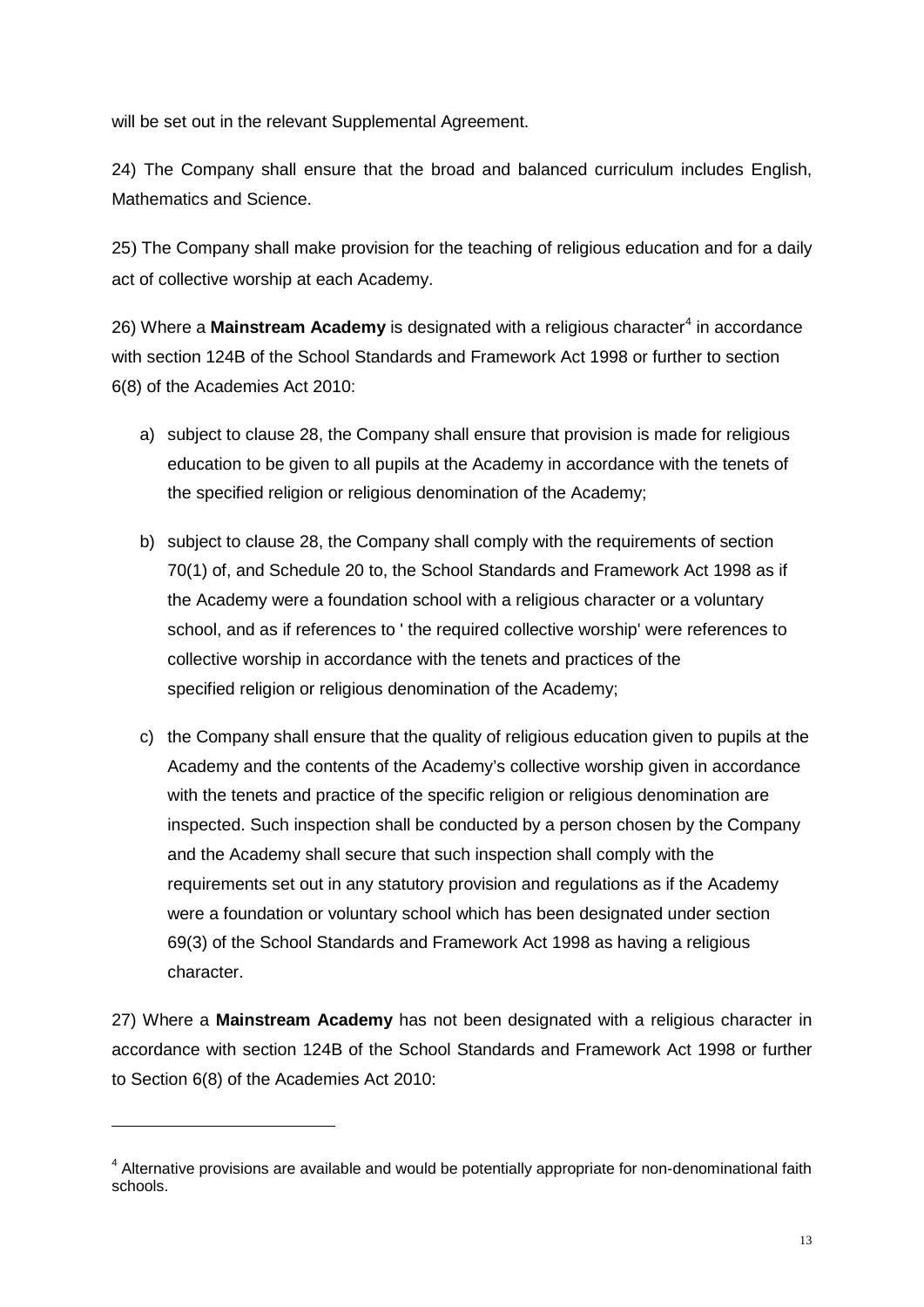a) subject to clause 28, the Company shall ensure that provision shall be made for religious education to be given to all pupils at the Academy in accordance with the requirements for agreed syllabuses in section 375(3) of the Education Act 1996 and paragraph 2(5) of Schedule 19 to the School Standards and Framework Act 1998;

b) subject to clause 28, the Company shall ensure that the Academy complies with the requirements of section 70(1) of, and Schedule 20 to, the School Standards and Framework Act 1998 as if it were a community, foundation or voluntary school which does not have a religious character, except that the provisions of paragraph 4 of that Schedule do not apply. The Academy may apply to the Secretary of State for consent to be relieved of the requirement imposed by paragraph 3(2) of that Schedule, the Secretary of State's consent to such an application not to be unreasonably withheld or delayed.

c) the Company:

(1) agrees that before making an application pursuant to the Religious Character of Schools (Designation Procedure) (Independent Schools) (England) Regulations 2003 for each Academy to be designated as a school with religious character it shall seek the prior written consent of the Secretary of State;

(2) hereby acknowledges that the Secretary of State may in his absolute discretion refuse or consent to the Company making such an application.

28) Section 71(1) – (6) and (8) of the School Standards and Framework Act 1998 shall apply as if each Academy were a community, foundation or voluntary school, and as if references to "religious education" and to "religious worship" in that section were references to the religious education and religious worship provided by each Academy in accordance with clauses 26 or 27 as appropriate.

28A) In respect of RE and collective worship at **Special Academies**:

- a) subject to c), the Company shall ensure that provision shall be made for religious education to be given to all pupils at each Academy in accordance with the requirements for agreed syllabuses in section 375(3) of the Education Act 1996 and paragraph 2(5) of Schedule 19 to the School Standards and Framework Act 1998;
- b) subject to c), the Company shall ensure that each Academy complies with the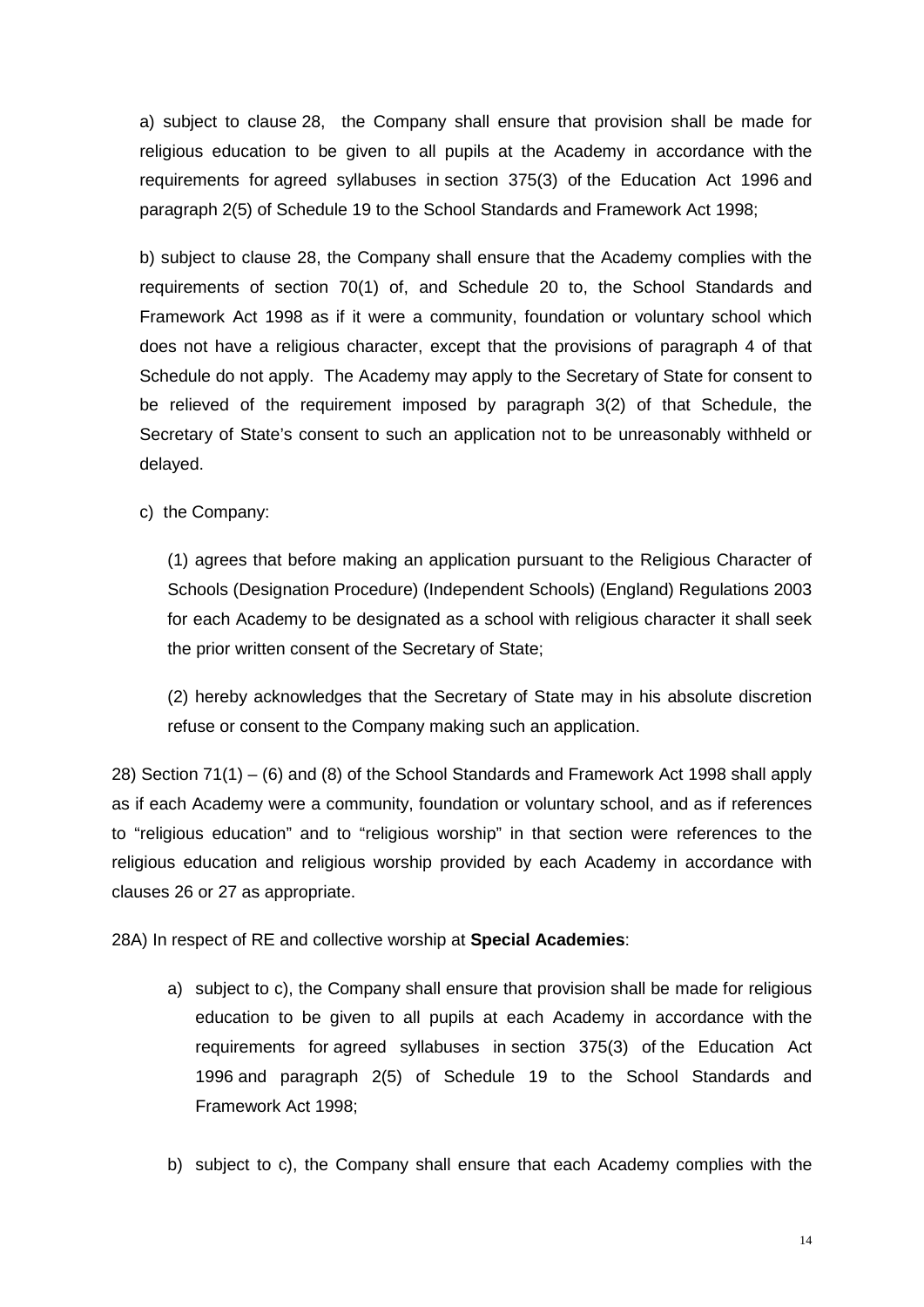requirements of regulation 5A of the Education (Special Educational Needs) (England) (Consolidation) Regulations 2001 as if it were a maintained special school;

c) Regulation 5A of the Education (Special Educational Needs) (England) (Consolidation) Regulations 2001 shall apply as if the Academy were a community or foundation special school, and as if references to "religious education" and to "religious worship" in that section were references to the religious education and religious worship provided by the Academy in accordance with this clause.

29) The Company shall have regard to any guidance issued by the Secretary of State on sex and relationship education to ensure that children at each Academy are protected from inappropriate teaching materials and they learn the nature of marriage and its importance for family life and for bringing up children.

29A The Company agrees to act in accordance with Sections 406 (Political Indoctrination) and 407 (Duty to secure balance treatment of political issues) of the Education Act 1996 as if it were a maintained school, subject to the following modifications:

- a) references to any maintained school shall be treated as references to each Academy;
- b) references to registered pupils shall be treated as references to registered pupils at each Academy;
- c) references to the governing body or the local authority shall, in each case, be treated as references to the Company; and
- d) references to the head teacher shall, in each case, be treated as references to the Principal of each Academy.

# **Assessment**

30) The Secretary of State will notify the appropriate body for assessment purposes about each Academy.

a) The Company shall ensure that the Academy complies with any guidance issued by the Secretary of State from time to time to ensure that pupils take part in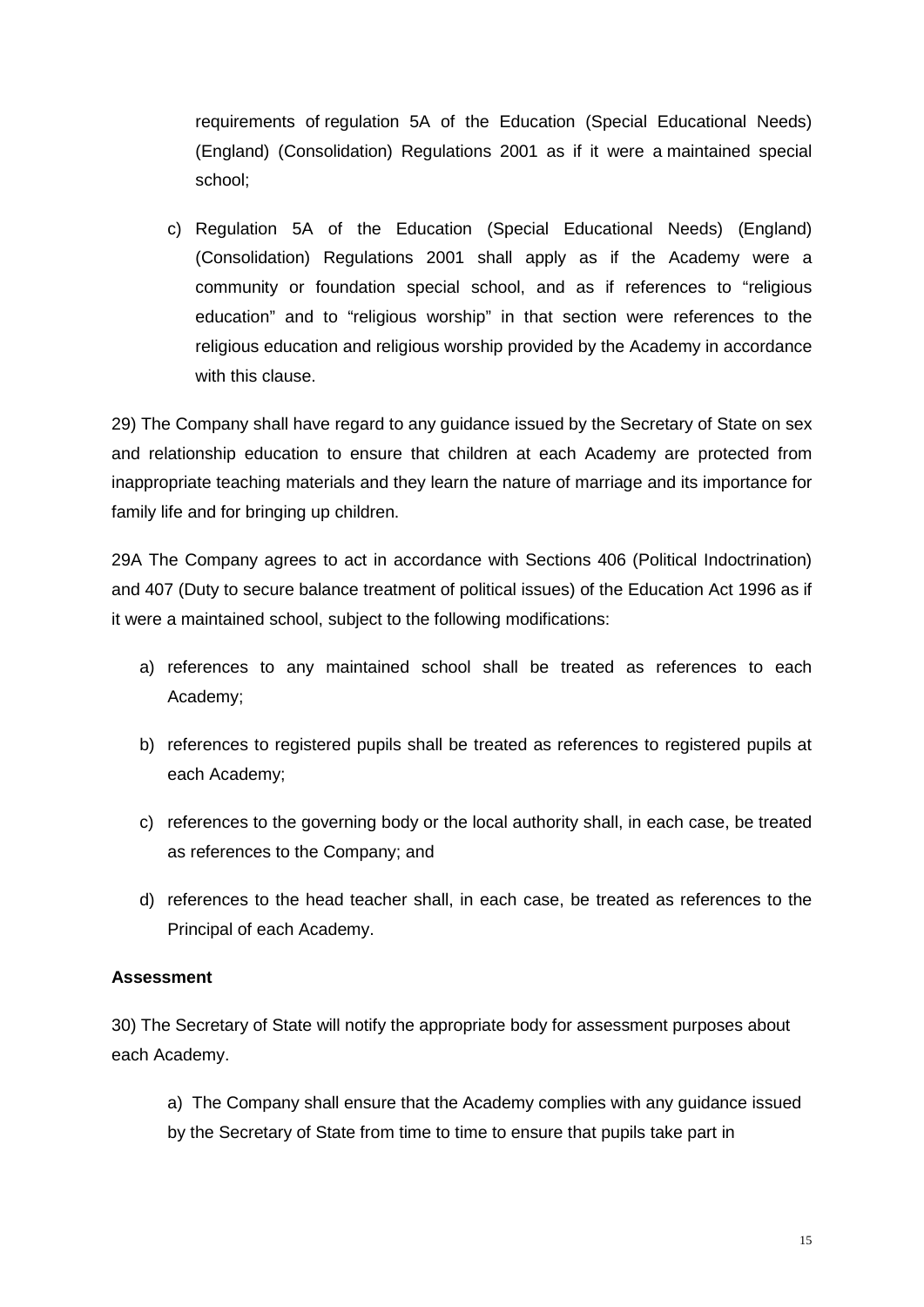assessments and in teacher assessments of pupil's performance as they apply to maintained schools.

b) The Company shall report to any body on assessments under clause 30 as the Secretary of State shall prescribe and shall provide such information as may be required by that body as applies to maintained schools.

c) In respect of all Key Stages, the Company will submit each Academy to monitoring and moderation of its assessment arrangements as prescribed by the Secretary of State.

d) The Company may not offer courses at any Academy which lead to relevant qualifications, as defined in section 96 of the Learning and Skills Act 2000, unless the Secretary of State gives specific approval for such courses.

### **Exclusions Agreement**

31) In respect of **Mainstream Academies**, the Company shall, if invited to do so by an LA, enter into an agreement in respect of an Academy with that LA, which has the effect that where:

- a) the Company admits a pupil to the Academy who has been permanently excluded from a maintained school, the Academy itself or another Academy with whom the LA has a similar agreement; or
- b) the Company permanently excludes a pupil from the Academy

payment will flow between the Company and the LA in the same direction and for the same amount that it would, were the Academy a maintained school, under Regulations made under section 47 of the School Standards and Framework Act 1998 relating to the addition or deduction of a maintained school's budget following a permanent exclusion or the admission of a permanently excluded pupil. At the date of this Agreement, the applicable Regulation is Regulation 23 of the School Finance (England) Regulations 2008.

# **School Meals**

32) The Company shall, if requested to do so by or on behalf of any pupils at any Academy, provide school lunches for those pupils unless it would be unreasonable for it to do so. Subject to the provisions of clause 33 charges may be levied for lunches, but the Company shall otherwise fund the cost of such school lunches from its GAG.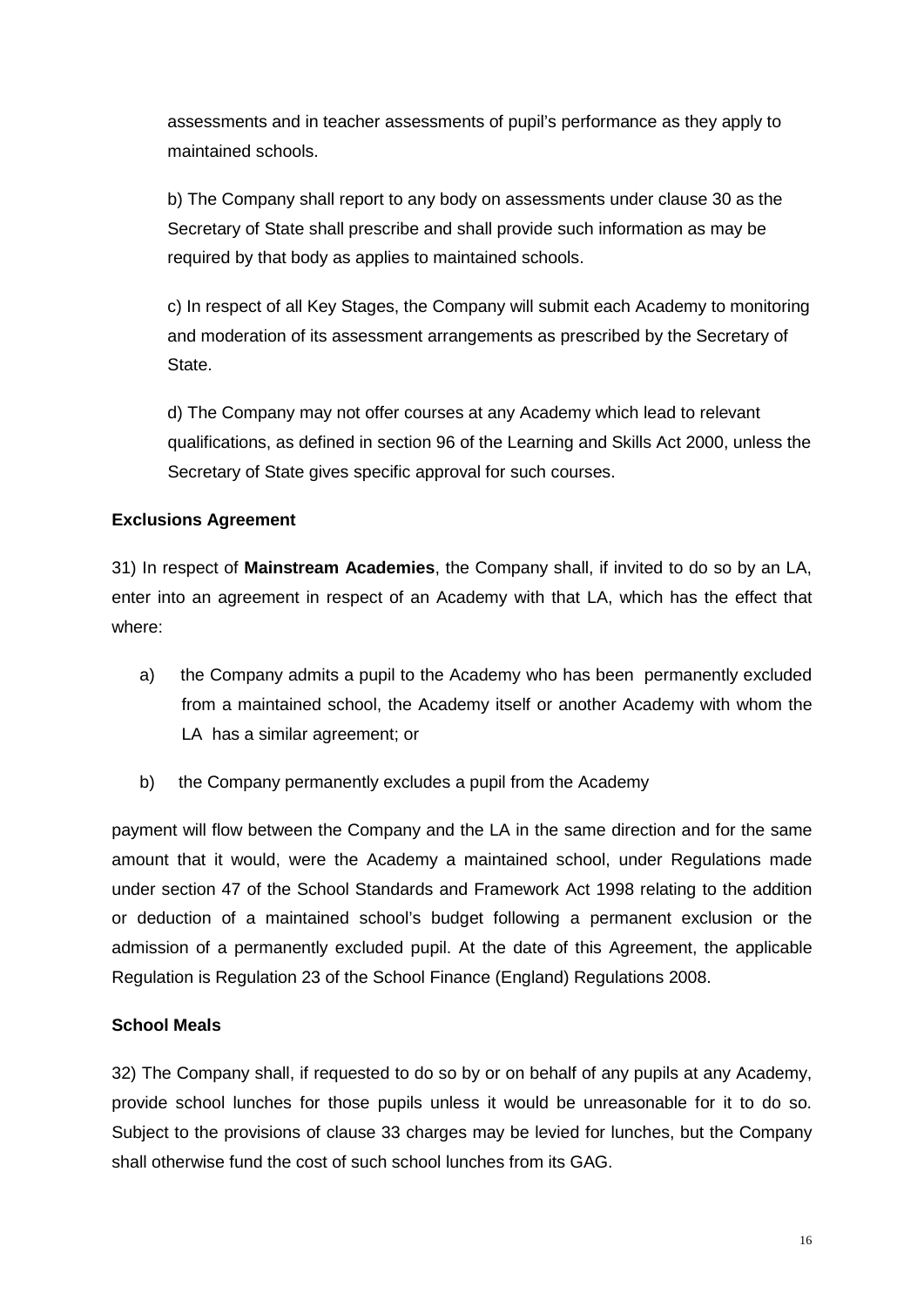33) In relation to a pupil who is himself or whose parents are in receipt of benefits mentioned in section 512ZB of the Education Act 1996 (or equivalent provision governing the entitlement to free school lunches of pupils at maintained schools), the Company shall ensure that a school lunch is provided for such a pupil free of charge to be funded out of the Company's GAG.

# **Charging**

34) Sections 402 (Obligation to enter pupils for public examinations), 450 - 457 (charges), 459 (regulations about information about charges and school hours) and 460 (voluntary contributions), 461 (recovery of sums as civil debt) - 462 (Interpretation re charges) of the Education Act 1996 (including, for the avoidance of doubt, any secondary legislation made further to those provisions) shall be deemed to apply to each Academy with the following modifications:

- a) references to any maintained school shall be treated as references to an Academy;
- b) references to registered pupils shall be treated as references to registered pupils at an Academy;
- c) references to the governing body or the local education authority shall, in each case, be treated as references to the Company;
- d) the charging and remissions policies required to be determined under section 457, and any amendment thereto, shall require the approval of the Secretary of State; and
- e) the Company may charge persons who are not registered pupils at an Academy for education provided or for facilities used by them at that Academy.

#### **International Education Surveys**

34A The Secretary of State may, by notice in writing to the Company, require the Company to participate in an international education survey and the Company shall, upon receipt of such notice, participate in that survey and provide to the Secretary of State or to those carrying out the survey all such assistance and information as may reasonably be required for the purposes of the Academy's participation in that survey.

# **GRANTS TO BE PAID BY THE SECRETARY OF STATE – this section will be updated shortly**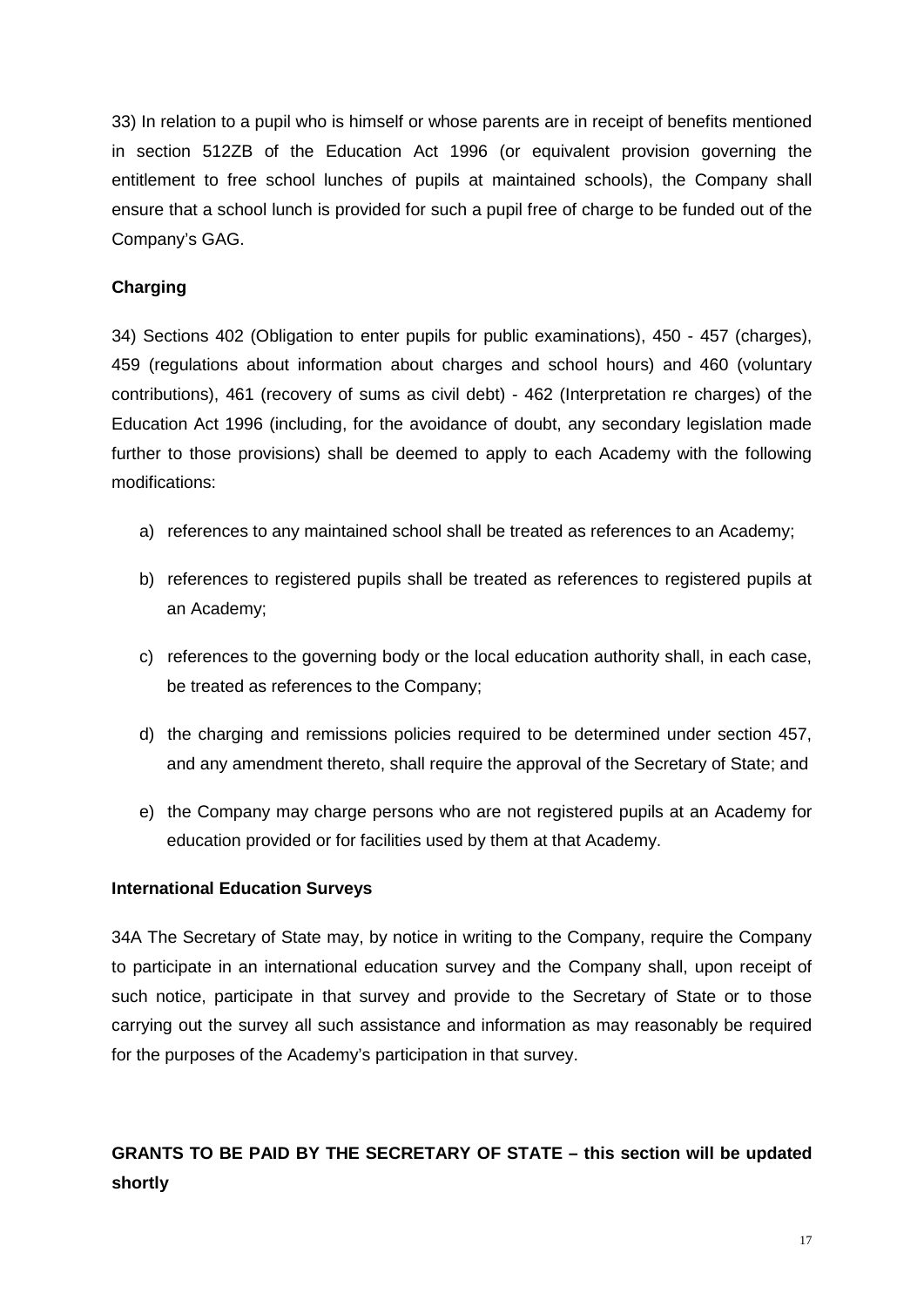#### **General**

35) The Secretary of State shall pay grants towards Capital and Recurrent Expenditure for each Academy. Except with the Secretary of State's prior agreement, the Company shall not budget for its expenditure in any Academy Financial Year in excess of expected income. The Company shall not enter into commitments which are likely to have substantial implications for future levels of grant, or for the period for which grant may be required. No decision by the Company shall commit the Secretary of State to paying any particular amount of grant.

36) "Recurrent Expenditure" means any expenditure on the establishment, conduct, administration and maintenance of the Academy which does not fall within the categories of capital expenditure set out at clause 37. The Secretary of State shall pay two separate and distinct grants in respect of recurrent expenditure: General Annual Grant ("GAG") and Earmarked Annual Grant ("EAG").

#### **Capital Grant**

37) "Capital Expenditure" means expenditure on:

a) the acquisition of land and buildings;

b) the erection, enlargement, improvement or demolition of any building including fixed plant, installation, wall, fence or other structure, or any playground or hard standing;

c) the installation of electrical, mechanical or other services other than necessary replacements, repairs and maintenance due to normal wear and tear;

d) the purchase of vehicles and other self-propelled mechanical equipment;

e) the installation and equipping of premises with furnishings and equipment, other than necessary replacements, repairs and maintenance due to normal wear and tear;

f) the installation and equipping of premises with computers, networking for computers, operating software and information and communication technology equipment, other than necessary updates or necessary replacements, repairs and maintenance due to normal wear and tear;

g) the provision and equipping of premises, including playing fields and other facilities for social activities and physical recreation other than necessary replacements, repairs and maintenance due to normal wear and tear;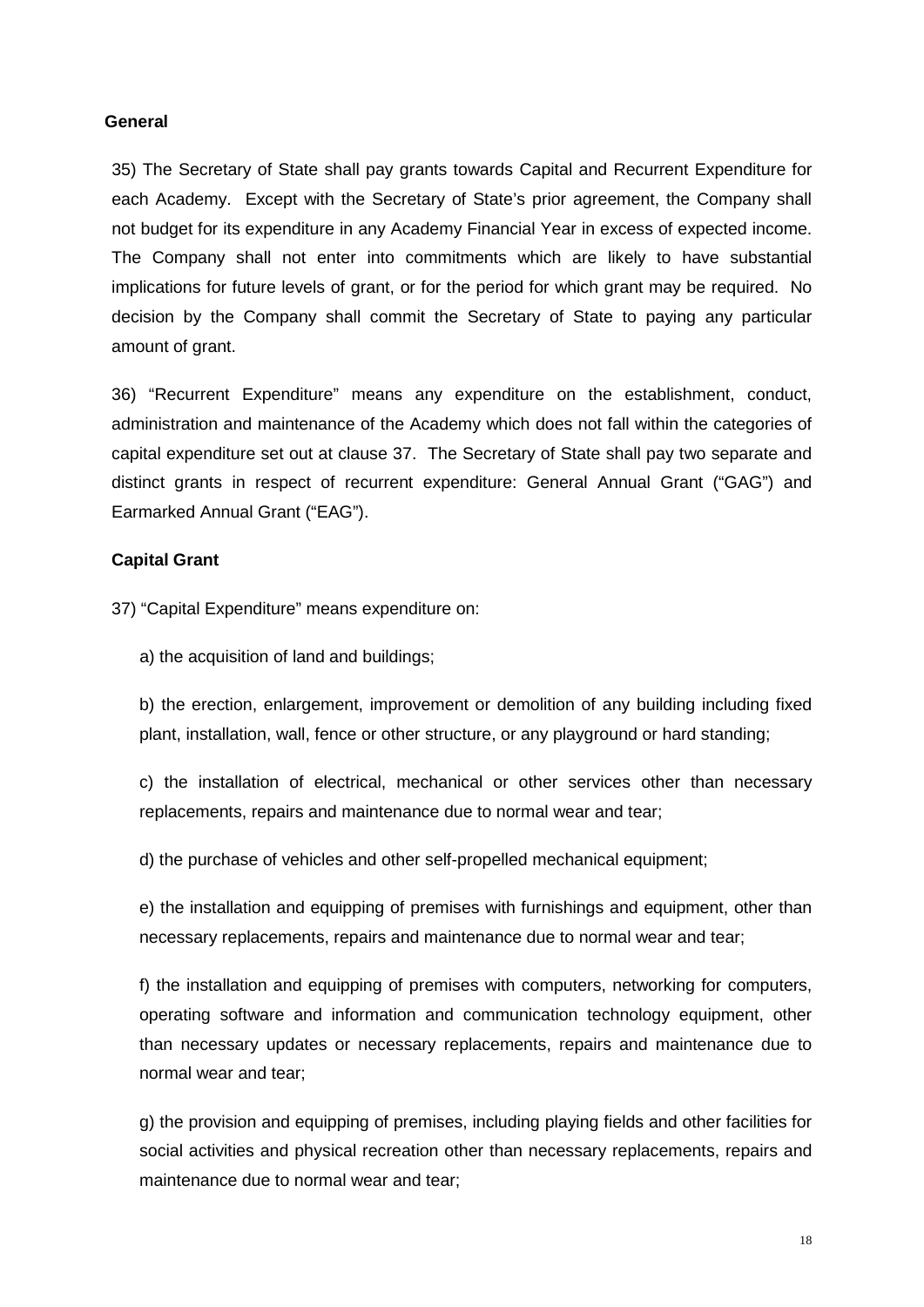h) works of a permanent character other than the purchase or replacement of minor dayto day items;

i) any major repairs or replacements which are specified as constituting capital expenditure in any grant letter relating to them;

j) such other items (whether of a like or dissimilar nature to any of the foregoing) of a substantial or enduring nature as the Secretary of State may agree shall constitute capital expenditure for the purposes of this Agreement;

k) all professional fees properly and reasonably incurred in connection with the provision of any of the above;

l) VAT and other taxes payable on any of the above.

"Capital Grant" means grant paid to the Company in respect of Capital Expenditure.

38) Where an Academy is to open in new premises, or where existing premises are to be substantially refurbished or remodelled to enable the Academy to open in such premises, the Secretary of State, may, in his absolute discretion be responsible for meeting the incurred Capital Expenditure for that Academy. To that end, the Secretary of State will consider providing funding in accordance with any arrangements as he considers appropriate.

39) Any Capital Expenditure incurred in respect of each Academy on which Capital Grant payments are sought from the Secretary of State will require the specific prior written agreement of the Secretary of State, which agreement shall not be unreasonably withheld or delayed.

40) Any payment of Capital Grant to the Company under this Agreement is subject to the fulfilment of the following conditions:

- a) such grants are used solely to defray expenditure approved by the Secretary of State;
- b) the Company certifying and providing evidence that all planning and other consents necessary for the development and all related infrastructure to be completed have been obtained or put in place.
- c) Any other conditions that the Secretary of State may specify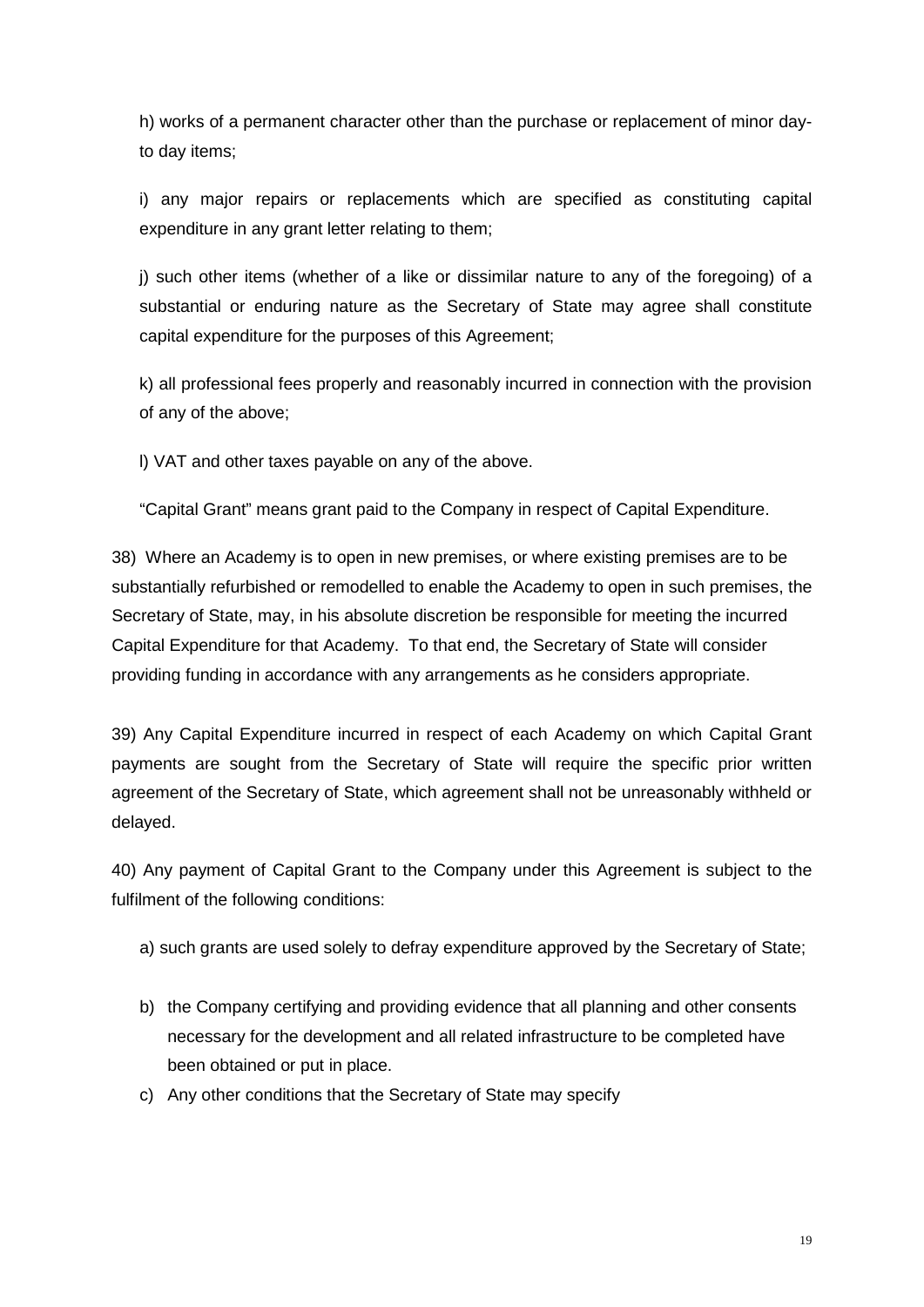#### **Arrangements for Payment of Capital Grant**

41) Capital Grant will be paid by the Secretary of State to the Company on the basis of claims for grant submitted to the Secretary of State in the notified format with supporting invoices and certificates as required by the Secretary of State. Capital Grant will be paid within 21 days from the day on which a claim for grant is received if the claim is in the proper format, supported by the appropriate documentation and the conditions on its payment set out at clause 40 are complied with. If a dispute arises as to whether a claim is or is not acceptable both parties undertake to attempt to resolve it in good faith. In the event of such a dispute, the Secretary of State shall pay to the Company so much of the claim as shall not be in dispute.

#### **Implementation Grant**

41A) "Implementation Grant" means payments towards Recurrent Expenditure incurred for the establishment of an Academy prior to it opening.

41B) The Secretary of State may enter into an agreement with a third party ("Project Management Company") for the provision of project management services to assist in the establishment of an Academy. Where such an agreement has been entered into, the Secretary of State shall pay Implementation Grant to the Project Management Company in accordance with that agreement.

41C) If the Secretary of State has indicated that Implementation Grant will be payable, the Company shall prepare and submit to the Secretary of State a budget, for each Academy, showing expected Recurrent Expenditure to be incurred by the Company before the Academy opens and for which grant is sought. This budget must either be agreed to or modified by the Secretary of State as he considers appropriate ("Approved Implementation Budget").

41D) Both parties recognise that as the project develops it may be necessary to revise individual costs in an Approved Implementation Budget and to move costs between budget headings in order to ensure that the project remains within its approved budget. Where the Company wishes to make such an adjustment of over £10,000, the reason for the change and a revised budget must be submitted to the Secretary of State for approval.

41E) The Secretary of State will pay Implementation Grant to the Company on the basis of claims for grant submitted to the Secretary of State in accordance with the Approved Implementation Budget and in the notified format with supporting invoices, receipts and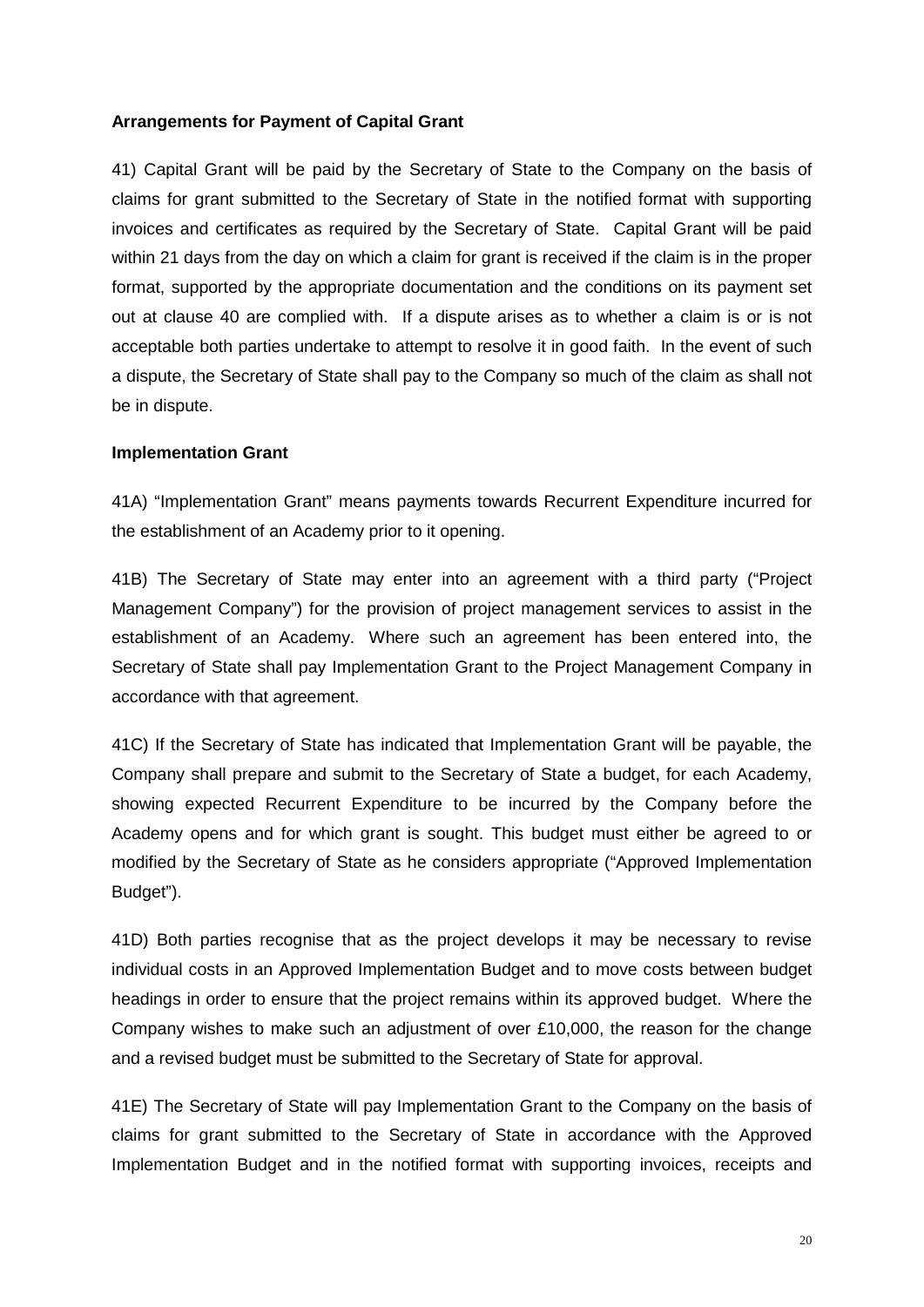documents as required by the Secretary of State. If the grant claim is acceptable, the Secretary of State undertakes to pay the amount due within 21 days from the day on which it was received. If a dispute arises over whether a grant claim or part of it is acceptable, both parties undertake to attempt to resolve the dispute in good faith.

41F) Any amount in the Approved Implementation Budget in respect of which the expenditure has not been incurred by the Company by the date on which the applicable Academy opens will lapse and no Implementation Grant will be payable in respect of that part of the Approved Implementation Budget. Any amount of Implementation Grant which has been paid but remains unexpended on relevant expenditure by the date on which the applicable Academy opens will, without prejudice to any other mode of recovery, be taken into account in determining the total amount of grant to be paid to the Company in respect of the applicable Academy after that Academy has opened. Any amount of Implementation Grant which is found to have been used on ineligible expenditure will, without prejudice to any other mode of recovery, be taken into account in determining the total amount of grant to be paid to the Company.

#### **General Annual Grant**

42) GAG will be paid by the Secretary of State to the Company in order to cover the normal running costs of each Academy. These will include, but are not limited to:

- a) teachers' salaries and related costs (including full and part time teaching staff and seconded teachers);
- b) non-teaching staff salaries and related costs (including pension contributions, educational support staff, administrative and clerical staff and manual and premises related staff);
- c) employees' expenses;
- d) the purchase, maintenance, repair and replacement:
	- (i) of teaching and learning materials and other educational equipment, including books, stationery and ICT equipment and software, sports equipment and laboratory equipment and materials;
	- (ii) of other supplies and services;
- e) examination fees;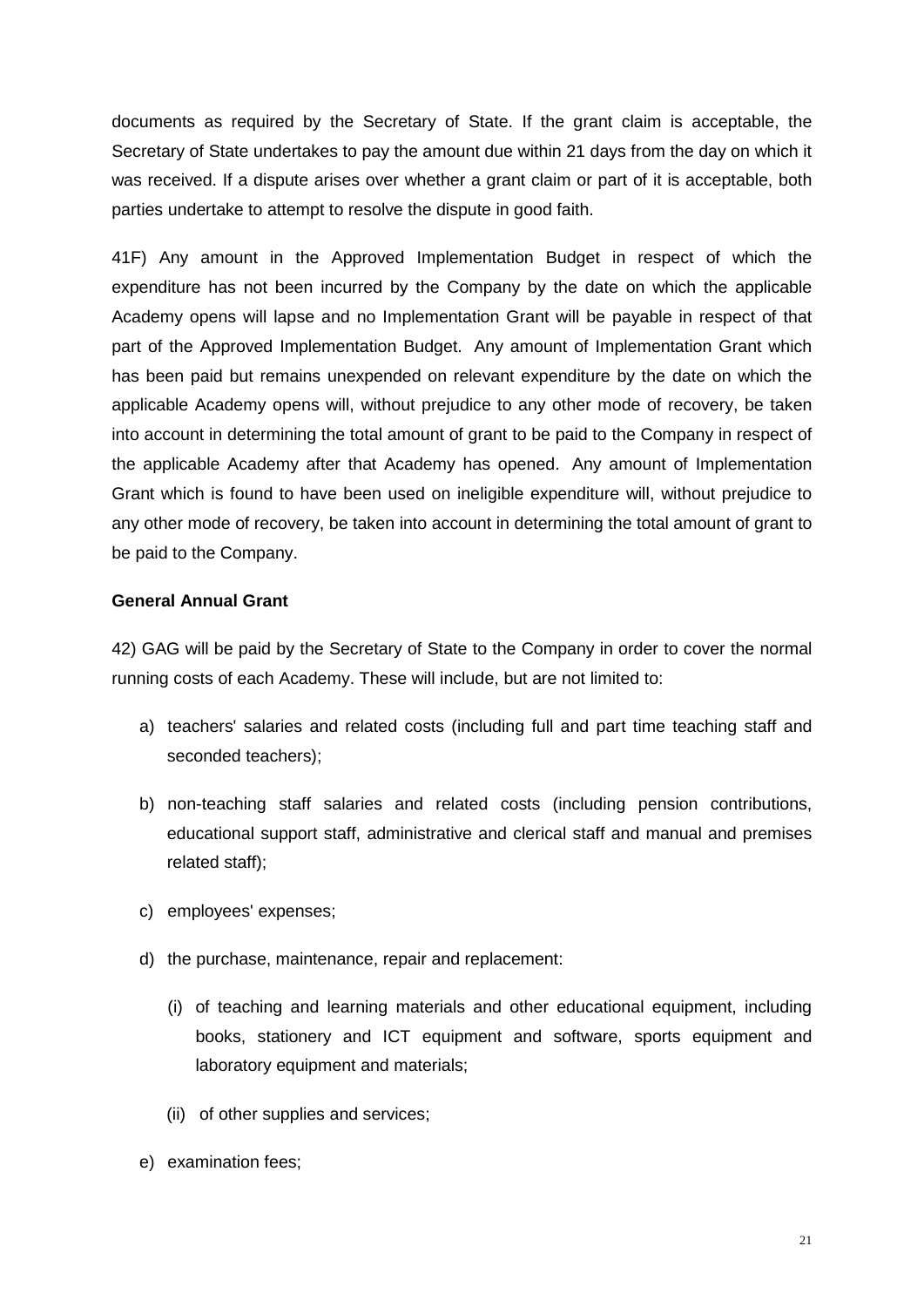- f) repairs, servicing and maintenance of buildings (including redecoration, heating, plumbing, lighting etc); maintenance of grounds (including boundary fences and walls); cleaning materials and contract cleaning; water and sewage; fuel and light (including fuel oil, solid and other fuel, electricity and gas); rents; rates; purchase, maintenance, repairs and replacement of furniture and fittings;
- g) insurance;
- h) medical equipment and supplies;
- i) staff development (including in-service training);
- j) curriculum development;
- k) the costs of providing school meals for pupils (including the cost of providing free school meals to pupils who are eligible to receive them), and discretionary grants to pupils to meet the cost of pupil support, including support for pupils with special educational needs or disabilities (taking account of the fact that separate additional money will be available for pupils with statements of special educational needs);
- l) administration;
- m) establishment expenses and other institutional costs.

42A) Clauses 43 to 54 apply in respect of **Mainstream Academies** only**.**

43) Subject to clauses to 51-52, GAG for each Academy Financial Year for each **Mainstream Academy** will include;

a) funding equivalent to that which would be received by a maintained school with similar characteristics, determined by the Secretary of State and notified in the Annual Letter of Funding or its equivalent, taking account of the number of pupils at each Academy;

b) funding in respect of functions which would be carried out by the local authority if each Academy was a maintained school.

44) The GAG for each Academy Financial Year for each **Mainstream Academy** will also include, payable on a basis equivalent to that applied to maintained schools: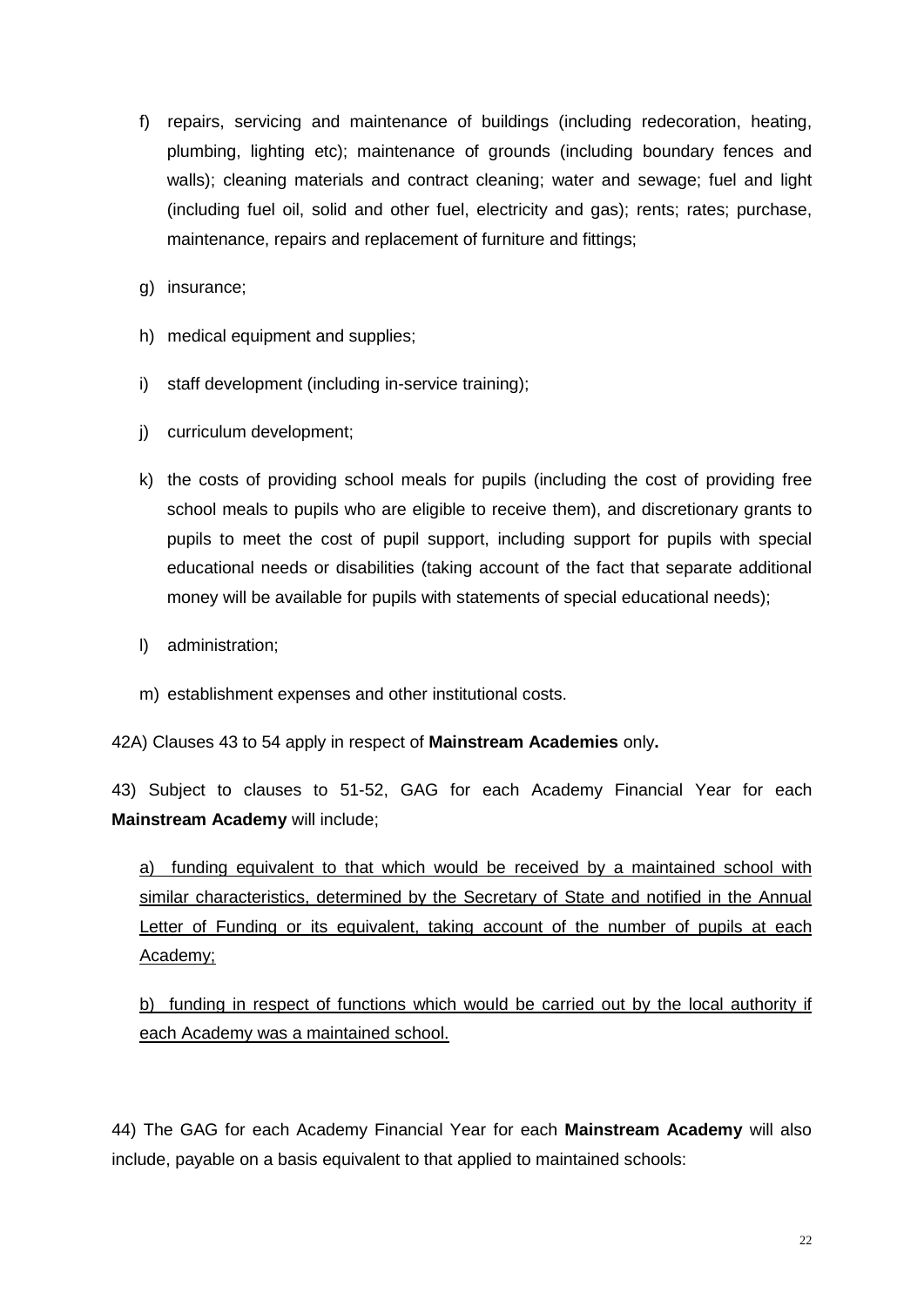- n) funding for matters for which it is necessary for that Academy to incur extra costs, for as long as those costs are deemed necessary by the Secretary of State; and
- o) payments in respect of further, specific grants made available to maintained schools, where the relevant Academy meets the requisite conditions and criteria necessary for a maintained school to receive these grants.

45) Subject to clause 46, the basis of the pupil number count for the purposes of determining GAG for an Academy Financial Year for a **Mainstream Academy** will be in the first year of conversion, the same basis as that used by the Local Authority for determining the budget share of the predecessor maintained school as adjusted by numbers counted in any subsequent Schools Census, as determined by the Secretary of State. In subsequent years the basis of the pupil count will be as determined by the Secretary of State.

46) Once the conditions specified in clause 47 have been satisfied with respect to a **Mainstream Academy** for the Academy Financial Year for which funding is being calculated, the basis of the pupil number count for the purpose of determining GAG for that Academy will be:

a) for the pupil number count for pupils in Year 11 and below, the Schools Census for the January preceding the Academy Financial Year in question; and

b) for the pupil number count for pupils in Year 12 and above, the formula which for the time being is in use for maintained schools for the calculation of pupil numbers for pupils in Year 12 and above for the purpose of calculating their level of funding.

47) For the purpose of clause 46, the conditions are:

- a) all planned Year-groups will be present at the Academy (that is, all the pupil cohorts relevant to the age-range of the Academy will have some pupils present); and
- b) the total number of pupils as measured in the Schools Census for the preceding January is 90% or more of the planned final size of the Academy, as specified in the Academy's Supplemental Agreement.
- c) The Secretary of State had determined that the basis shall be as provided for in Clause 46.

48) For any Academy Financial Year in which GAG for a **Mainstream Academy** has been calculated in accordance with clause 45, no adjustment shall be made to the following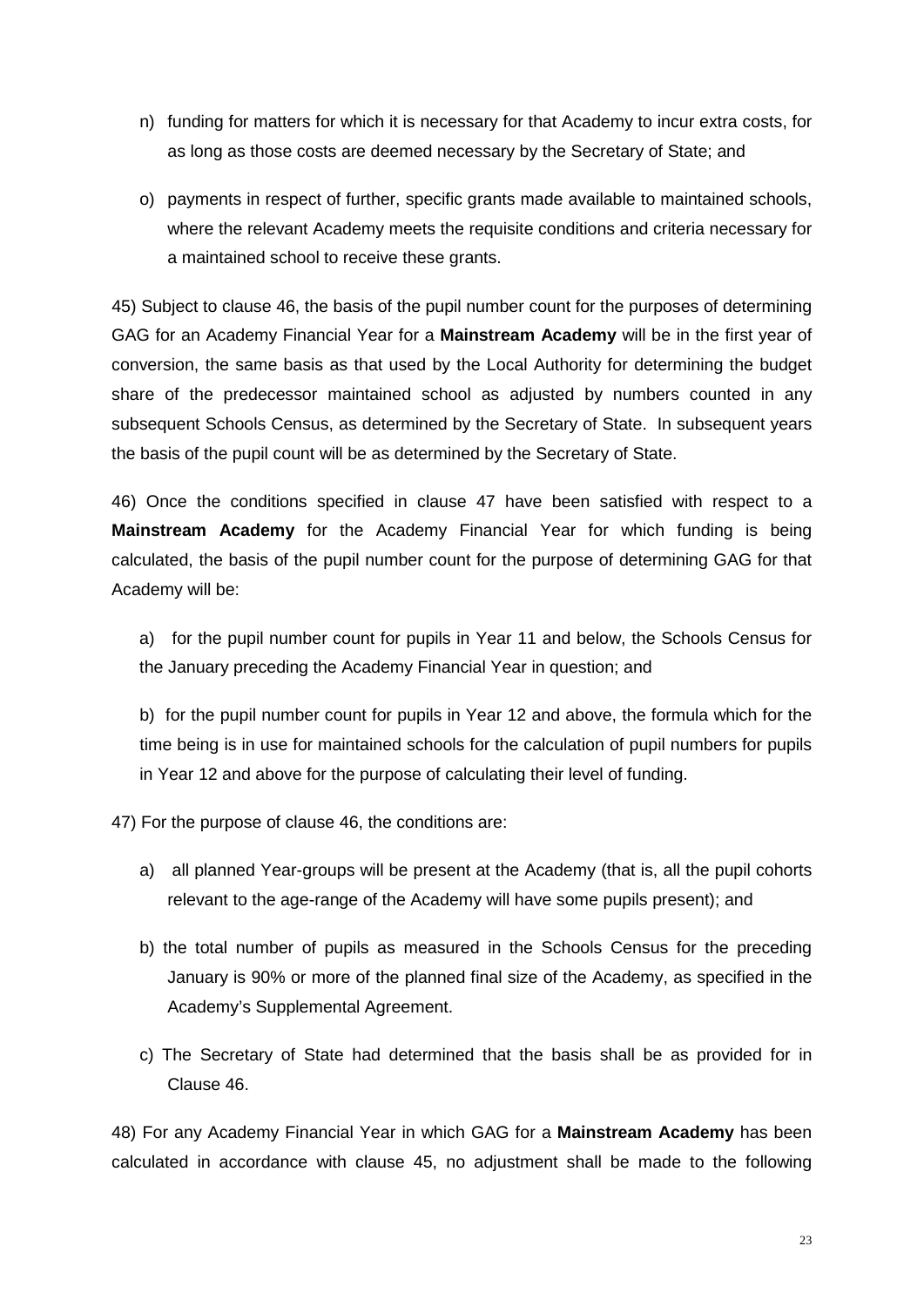Academy Financial Year's formula funding element of GAG for that Academy to recognise variation from the pupil count basis used.

49) For any Academy Financial Year in which GAG for a **Mainstream Academy** is calculated in accordance with clause 46, no adjustment will be made to the formula funding element in the following Academy Financial Year's formula funding element of GAG unless the Company demonstrates to the satisfaction of the Secretary of State that there has been a significant impact on costs, such as an extra class. For any other element of GAG the Secretary of State may make adjustments to recognise a variation in pupil numbers from that used to calculate the element of grant in question; the basis of these will be set out in the annual letter of funding.

50) The Secretary of State recognises that:

<u>.</u>

- a) in relation to **Mainstream Academies** which open with intakes representing only a proportion of the final planned size of the Academy, payments based simply upon the number of pupils present are unlikely to be sufficient to meet the Academy's needs in the Academy Financial Years before all age groups are present at their planned size (the "Start-up Period") because of a lack of economies of scale. The Secretary of State may pay an appropriately larger GAG in the Start-up Period than would be justified solely on the basis of the methods set out in clauses 43-49, in order to enable the Academy to operate effectively<sup>[5](#page-23-0)</sup>;
- b) in relation to **Mainstream Academies** which open with pupils transferred from one or more maintained schools which have closed, additional GAG resources may be required to take account of transitional costs including any costs associated with supporting the integration of pupils from the closed schools and, where necessary, to offer a dual curriculum. If the Secretary of State has indicated that such additional GAG will be payable, the Company will make a bid for this addition to GAG based upon need and providing appropriate supporting evidence.

51) During the Start-up Period or during the period when year groups are present who have transferred from a predecessor school or schools, the Secretary of State will pay a further element of GAG additional to that calculated in accordance with the methods set out in clauses 43-49 to allow the relevant **Mainstream Academy** to:

<span id="page-23-0"></span><sup>&</sup>lt;sup>5</sup> Note that a larger GAG for the Start-Up Period is not applicable to schools applying to convert further to the Academies Act 2010.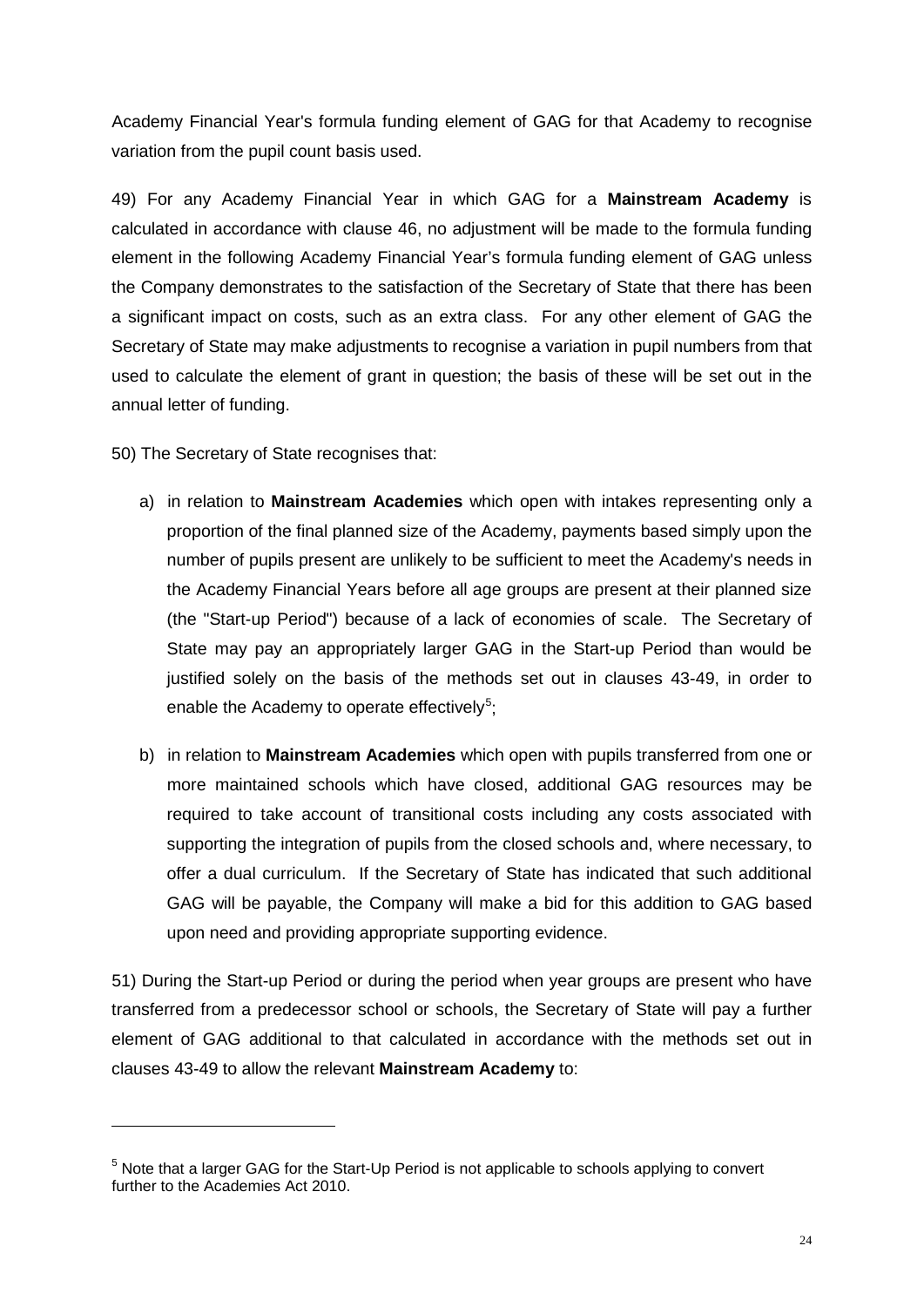a) purchase a basic stock of teaching and learning materials (including library books, text books, software, stationery, science equipment and equipment for physical education) and other consumable materials;

b) meet the costs associated with the recruitment and induction of additional teaching and other staff.

After the Start-up Period these costs will be met through the ordinary GAG.

52) The Secretary of State recognises that if he serves notice of intention to terminate a Supplemental Agreement under that agreement the intake of new pupils during the notice period is likely to decline and that in such circumstances payments based simply upon the number of pupils attending the relevant **Mainstream Academy** are unlikely to be sufficient to meet the Academy's needs during the notice period. The Secretary of State undertakes to pay a reasonable and appropriately larger GAG with respect to that Academy in the notice period than would be justified solely on the basis of the methods set out in clauses 43-49, in order to enable the Academy to operate effectively.

53) The Secretary of State also recognises that if this Agreement or a Supplemental Agreement is terminated for any reason by either party the number of pupils at the relevant **Mainstream Academy or Academies** is likely to decline. In these circumstances both parties undertake to attempt to resolve issues arising from such termination in good faith and with the aim of protecting the interests and the education of the pupils at the Academy.

54) Subject to clause 73, GAG paid by the Secretary of State in respect of a **Mainstream Academy** shall only be spent by the Company towards the normal running costs of that Academy.

54AA) Clauses 54A to 54H apply in respect of **Special Academies** only.

54A) Subject to clauses 54E – 54F, GAG for the 2011-12 Financial Year for each **Special Academy** will be the total of the following areas of funding; (see clause 54D)

a) funding equivalent to that which would be received by a maintained Special school with similar characteristics, determined by the Secretary of State and notified in the Annual Letter of Funding or its equivalent, taking account of the number of pupils at each Academy;

b) funding in respect of functions which would be carried out by the local authority if each Academy was a maintained school.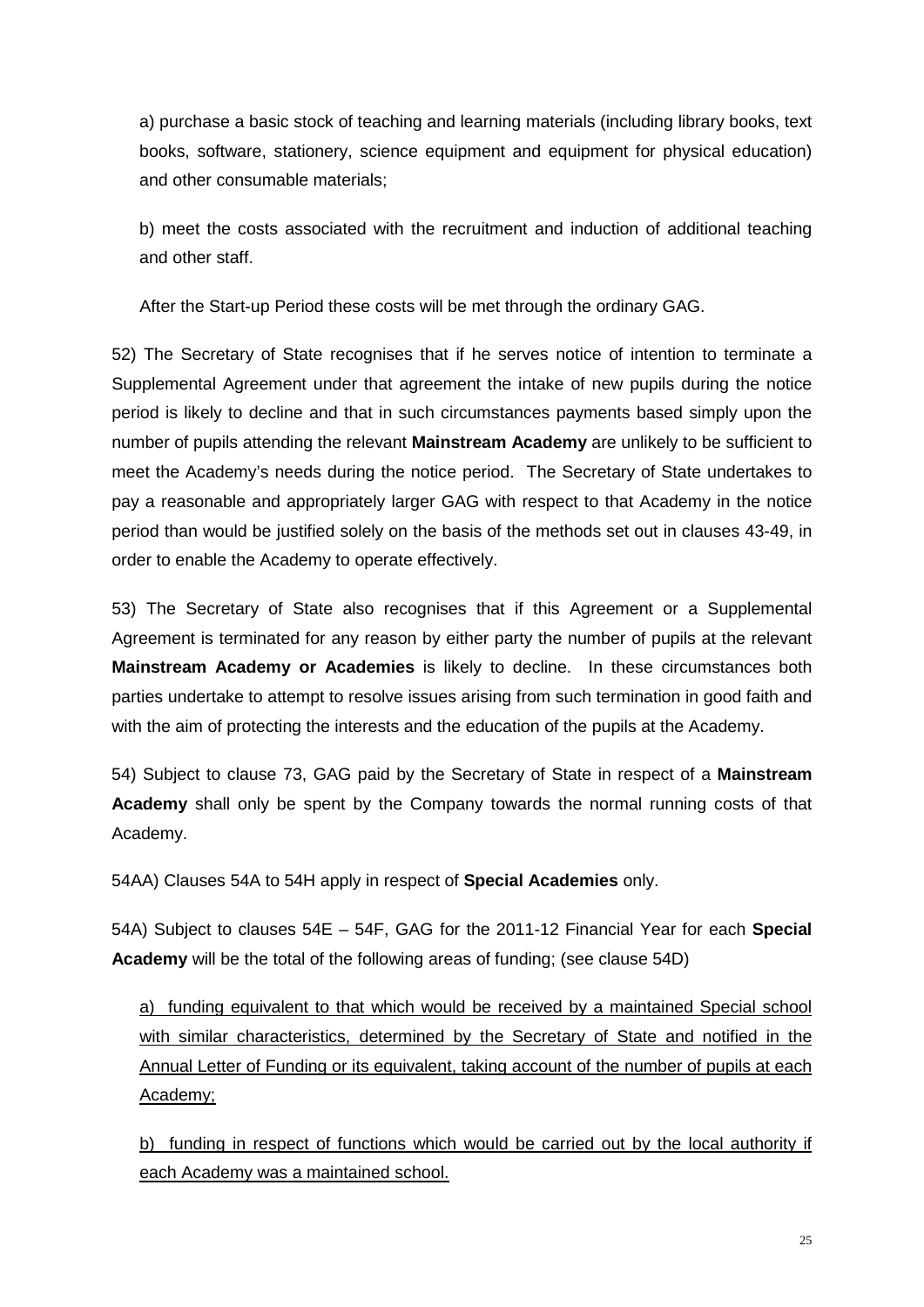54B) The GAG for each Academy Financial Year for each **Special Academy** will also include, payable on a basis equivalent to that applied to maintained schools:

- a) funding for matters for which it is necessary for that Academy to incur extra costs, for as long as those costs are deemed necessary by the Secretary of State; and
- b) payments in respect of further, specific grants made available to maintained schools, where the relevant Academy meets the requisite conditions and criteria necessary for a maintained school to receive these grants.

54C) GAG will be based on a number of places and/or pupils, as appropriate to the funding formula of the local authority, determined annually by the Secretary of State, who shall consult the Company and the local authority before finally determining the number(s) to be used.

54D) Arrangements for the provision of GAG in subsequent funding years will be notified to each **Special Academy** by letter before 1 April. The Secretary of State may make provision for GAG to be adjusted in-year if the number of pupils attending the relevant academy at specified dates exceeds or falls below thresholds specified by letter. Arrangements for this will be set out in the Annual Letter of Funding.

54E) The Secretary of State recognises that a larger GAG may be appropriate to meet additional costs during the start-up period, and may pay start-up grant, on a basis determined by him, during that period, the length of which will be stipulated in the Annual Letter of Funding.

54F) The Secretary of State recognises that if he serves notice of intention to terminate a Supplemental Agreement, the intake of new pupils during the notice period is likely to decline and that in such circumstances payments based on a number of places related to the number of pupils attending the relevant **Special Academy** are unlikely to be sufficient to meet the Academy's needs during the notice period. The Secretary of State undertakes to pay a reasonable and appropriately larger GAG with respect to that Academy in the notice period than would be justified solely on the basis of the methods set out in clauses 54A-54C, in order to enable the Academy to operate effectively.

54G) The Secretary of State also recognises that if this Agreement or a Supplemental Agreement is terminated for any reason by either party the number of pupils at the relevant **Special Academy or Academies** is likely to decline. In these circumstances both parties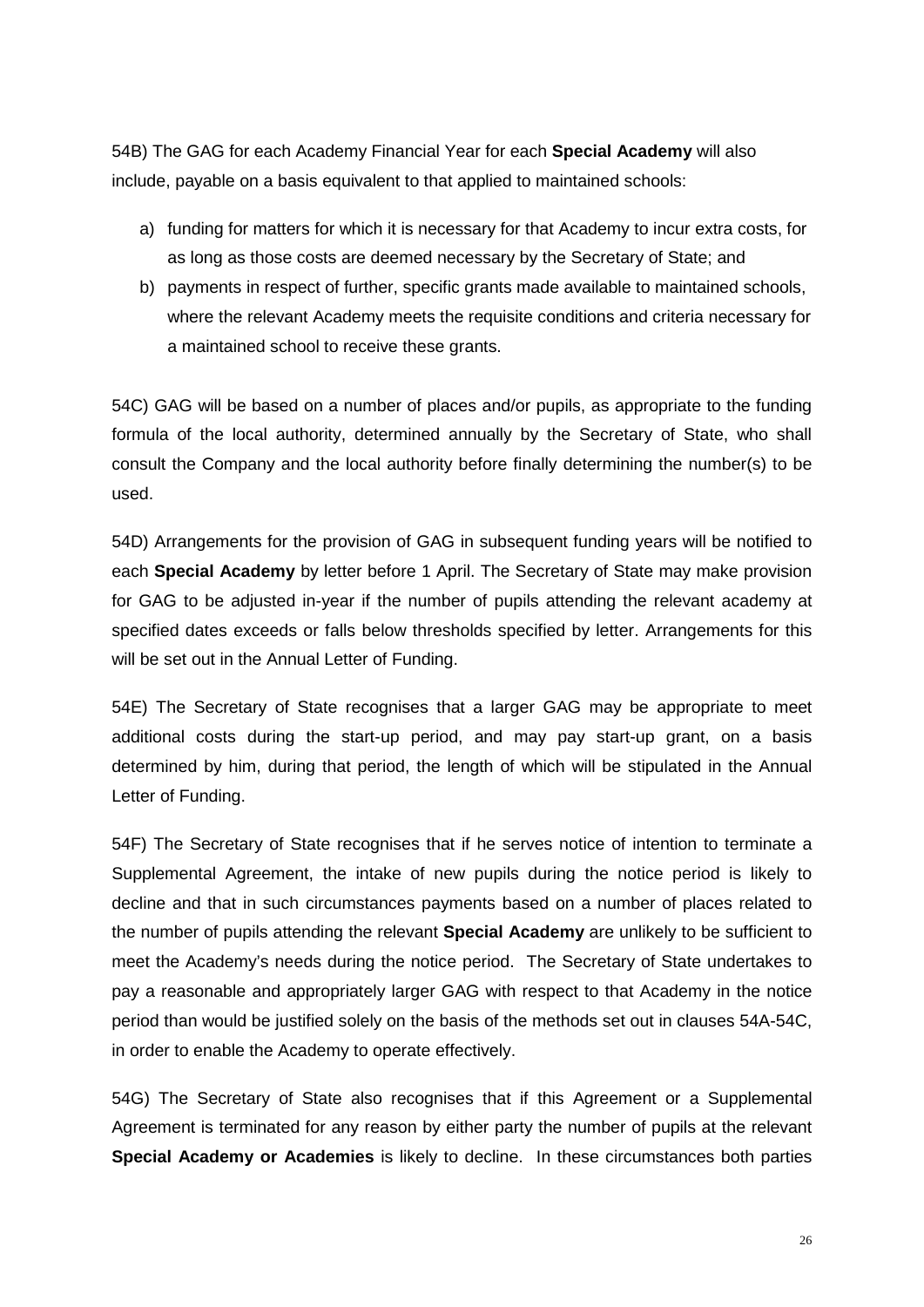undertake to attempt to resolve issues arising from such termination in good faith and with the aim of protecting the interests and the education of the pupils at the Academy.

54H) GAG paid by the Secretary of State in respect of a **Special Academy** shall only be spent by the Company towards the normal running costs of that Academy.

### **Earmarked Annual Grant**

55) Earmarked Annual Grant ("EAG") shall be paid by the Secretary of State to the Company in respect of either recurrent or Capital Expenditure for such specific purposes as may from time to time be agreed between the Secretary of State and the Company and as described in the relevant funding letter. The Company shall only spend EAG in accordance with the scope, terms and conditions of the grant set out in the relevant funding letter.

56) Where the Company is seeking a specific EAG in relation to any Academy Financial Year, it shall submit a letter outlining its proposals and the reasons for its request to Academies Division, Sanctuary Buildings, Great Smith Street, London SW1P 3BT.

#### **Arrangements for Payment of GAG and EAG**

57) The Secretary of State shall notify the Company at a date preceding the start of each Academy Financial Year of the GAG and EAG figures in respect of each Academy which, subject to Parliamentary approval, the Secretary of State plans for that Academy Financial Year and of the assumptions and figures on which these are based.

58) If GAG or EAG is calculated incorrectly due to a mistake of the Secretary of State then:

- a) if this leads to an underpayment of GAG, the Secretary of State will correct the underpayment in subsequent Academy Financial Years;
- b) if this leads to an overpayment of GAG, the Secretary of State reserves the right to recover any overpaid grant in subsequent Academy Financial Years, as appropriate, having considered all the relevant circumstances and taking into account any representations from the Company.

59) If GAG or EAG is calculated incorrectly because the Company provides incorrect information to the Secretary of State then;

a) if this leads to an underpayment of GAG, the Secretary of State may correct the underpayment in subsequent Academy Financial Years;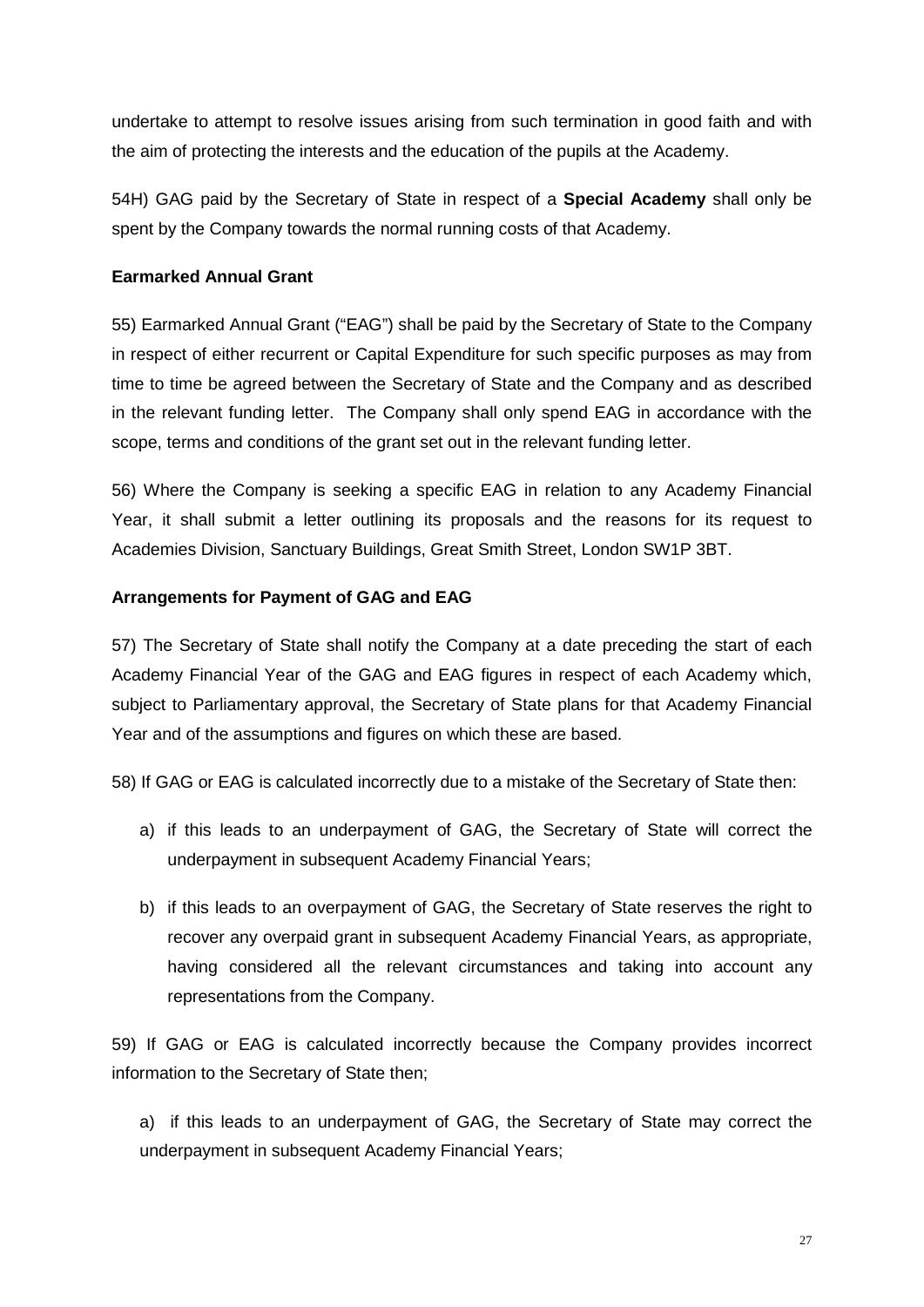b) If this leads to an overpayment of GAG, the Secretary of State reserves the right to recover any overpaid grant in subsequent Academy Financial Years, as appropriate, having considered all the relevant circumstances and taking into account any representations from the Company.

60) The amounts of GAG for an Academy Financial Year will be determined annually by the Secretary of State. The amount of GAG for each Academy for the initial Academy Financial Year will be notified to the Company in a funding letter at a date preceding that year. For subsequent years the amount of GAG will be notified to the Company in a funding letter not later than 31 March preceding that Academy Financial Year (the "Annual Letter of Funding"). The Annual Letter of Funding will not include the amount that the Company will receive in respect of grants for which information to enable timely calculation is not available or is incomplete, such grants will be notified as soon as practicable later in the year. Amounts of EAG will be notified to the Company wherever possible in the Annual Letter of Funding or as soon as practicable thereafter.

61) The Secretary of State undertakes to pay GAG in monthly instalments on or before the twenty fifth day of each month, each such instalment to fund the salaries and other payroll costs for the relevant month of all monthly paid employees and all other costs payable during the next following month. The detailed arrangements for payment will be set out in the Annual Letter of Funding.

#### **Other relevant funding**

#### 62) Not used.

63) The Secretary of State may meet costs incurred by the Company in connection with the transfer of employees from any predecessor school under the Transfer of Undertakings (Protection of Employment) Regulations 2006. Payment of grant in respect of such costs is to be agreed between the parties on a case by case basis and the Company shall not budget on the basis that it will receive any grant in respect of such costs unless it is specifically notified that such grant will be paid.

64) The Company may also receive funding from an LA in respect of the provision detailed in statements of SEN for pupils attending an Academy in accordance with the provisions of Section 483A of the Education Act 1996 and regulations made under that section. The Company shall ensure that all provision detailed in statements of SEN is provided for such pupils.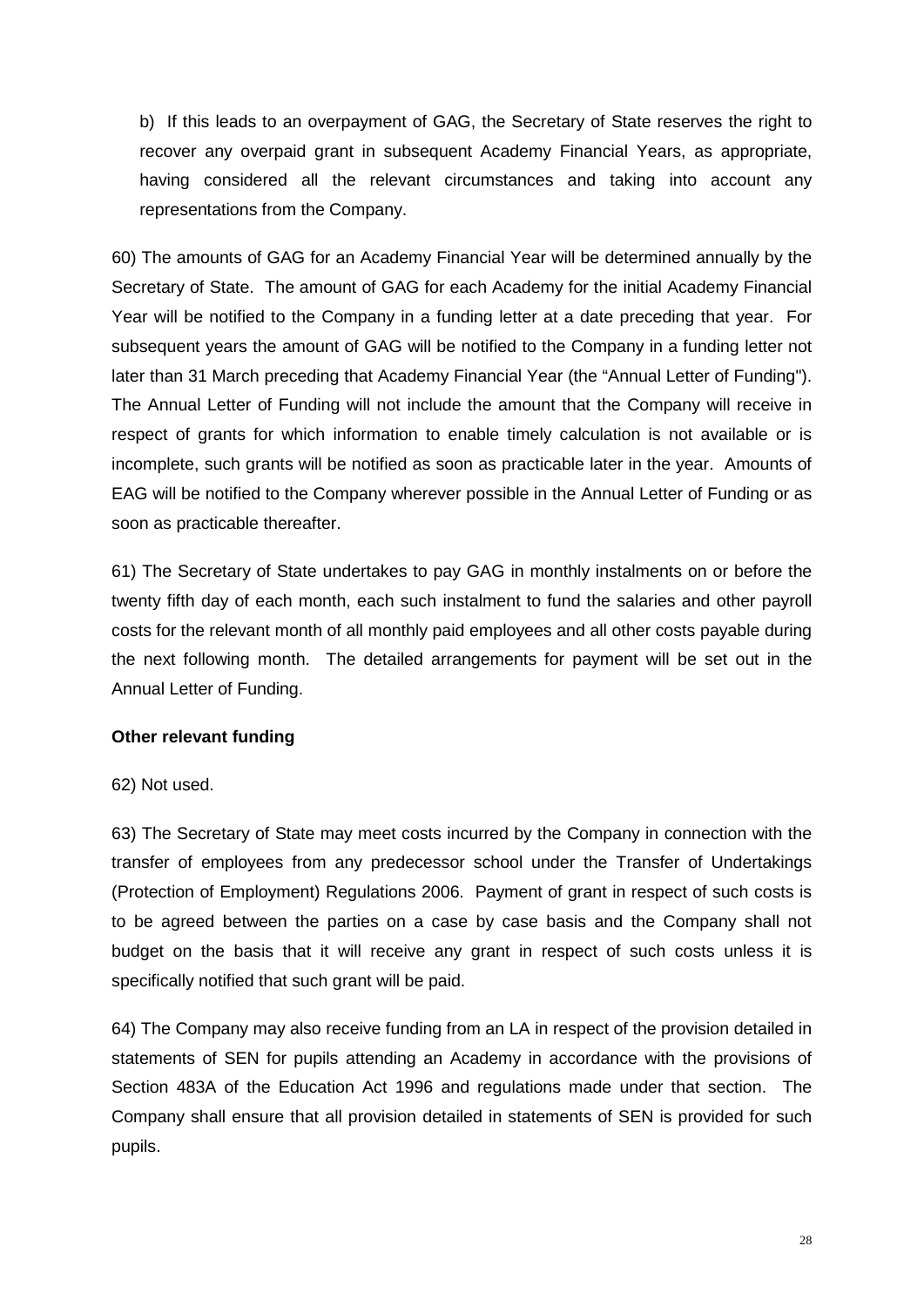#### 65) Not used

### **FINANCIAL AND ACCOUNTING REQUIREMENTS**

#### **General**

66) The Company shall appoint an Accounting Officer and shall notify the Secretary of State of that appointment.

67) In relation to the use of grant paid to the Company by the Secretary of State, the Company shall abide by the requirements of and have regard to the guidance in the Academies Financial Handbook published by the DfE and amended from time to time and as modified to take account of the fact that the Company manages more than one Academy, which sets out in detail provisions for the financial management of each Academy including guidance on financial systems and controls and accounting and reporting requirements, in so far as these are not inconsistent with any accounting and reporting requirements and guidance that it may be subject to by virtue of its being a charity.

68) The formal budget plan must be approved each Academy Financial Year by the Directors of the Company.

69) Any payment of grant by the Secretary of State in respect of each Academy is subject to his being satisfied as to the fulfilment by the Company of the following conditions:

- a) in its conduct and operation it shall apply financial and other controls which conform to the requirements both of propriety and of good financial management;
- b) arrangements have been made to maintain proper accounting records and that statements of income and expenditure and balance sheets may be produced in such form and frequency as the Secretary of State may from time to time reasonably direct;
- c) in addition to the obligation to fulfil the statutory requirements referred to in subclause f) below, the Company shall prepare its financial statements, Directors' report, Annual Accounts and its Annual Return for each Academy Financial Year in accordance with the Statement of Recommended Practice as if the Company was a non-exempt Charity and/or in such form or manner and by such date as the Secretary of State may reasonably direct and shall file these with the Secretary of State and the Principal Regulator each Academy Financial Year;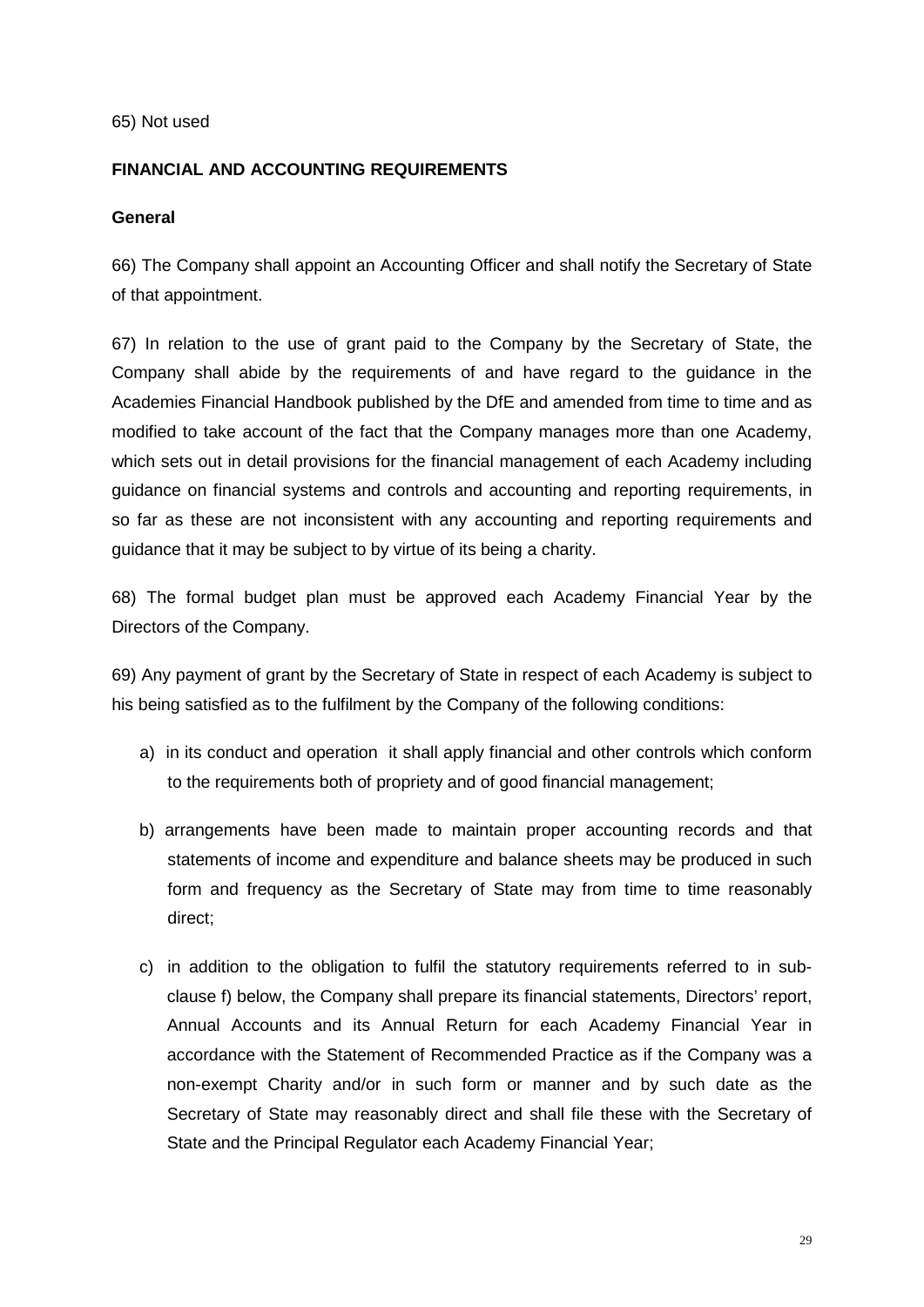- d) a statement of the accounting policies used should be sent to the Secretary of State with the financial statements and should carry an audit report stating that, in the opinion of the auditors, the statements show a true and fair view of the Company's affairs and that the grants were used for the purposes intended;
- e) the Company shall ensure that its accounts are audited annually by independent auditors appointed under arrangements approved by the Secretary of State;
- f) the Company prepares and files with the Companies Registry such annual accounts as are required by the Companies Act 2006;
- g) the Company shall publish on its website its Annual Accounts, Annual Report, Memorandum and Articles of Association, Funding Agreement and a list of the names of the Directors of the Company;
- h) the Company insures or procures insurance by another person of its assets in accordance with normal commercial practice or under the terms of any subsisting leases in respect of the leasehold interest of the site upon which each Academy is situated;

70) In addition, and at his expense, the Secretary of State may instruct auditors to report to him on the adequacy and effectiveness of the accounting systems and internal controls maintained by the Company to standards determined by the Secretary of State and to make recommendations for improving the financial management of the Company.

71) The books of accounts and all relevant records, files and reports of the Company including those relating to financial controls, shall be open at all reasonable times to officials of the DfE and the National Audit Office and to contractors retained by the DfE or the National Audit Office for inspection or the carrying out of value for money studies; and the Company shall secure that those officials and contractors are given reasonable assistance with their enquiries. For the purposes of this clause 'relevant' means in any way relevant to the provision and use of grants provided by the Secretary of State under this Agreement.

72) The Company shall submit indicative budgets relating to each Academy to the Secretary of State by not later than 15 February before the start of each Academy Financial Year. Such budgets shall set out clearly the prospective income and expenditure of the relevant Academy and shall differentiate, and give adequate details of:

a) a statement of expected income for that Academy Financial Year including cash donations and gifts in kind from sources other than GAG, EAG and grants from the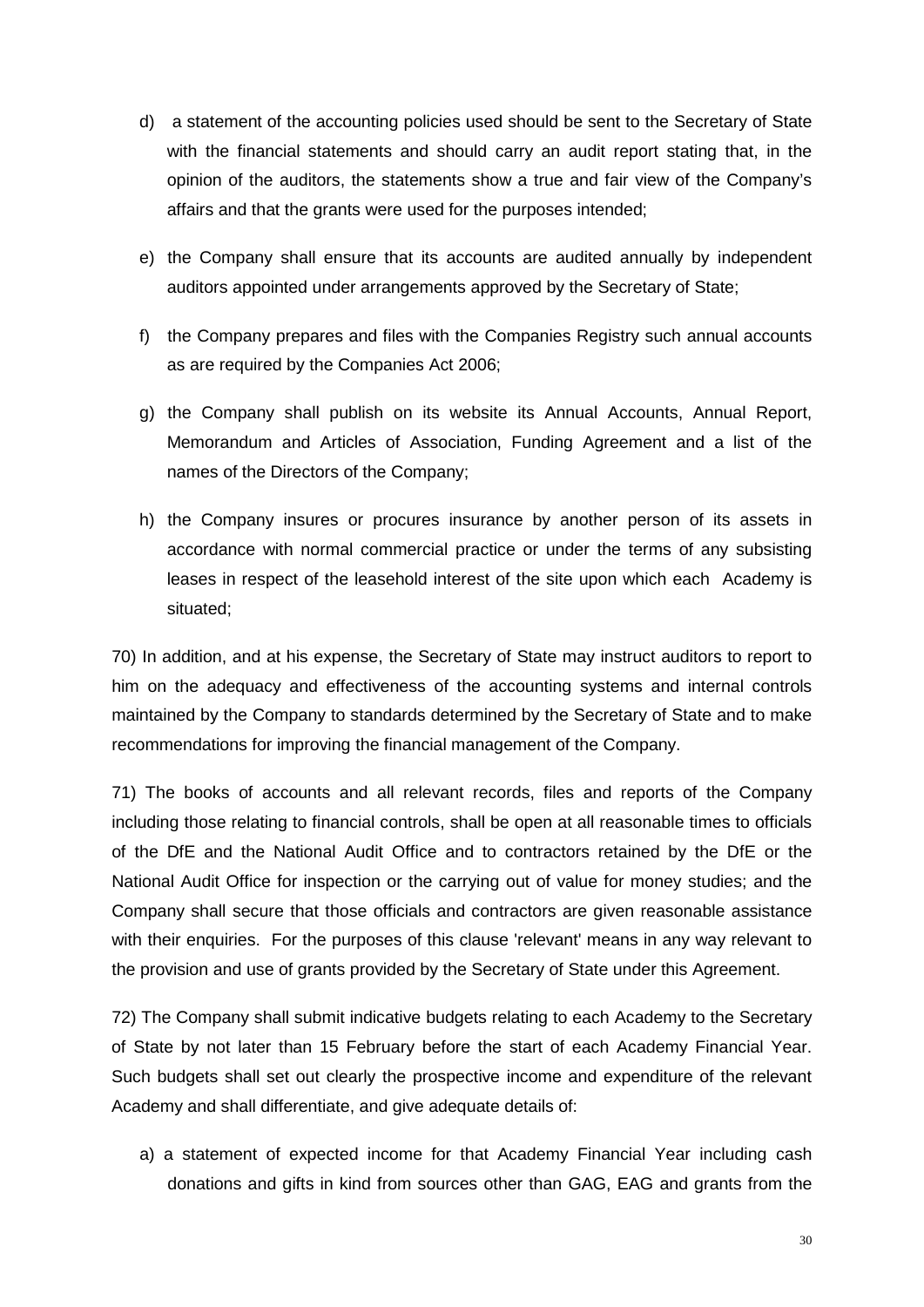Secretary of State towards capital and revenue expenditure, distinguishing between income from public funds including the national lottery and income from other sources. Income from cash donations and gifts in kind from sources other than GAG, EAG and grants from the Secretary of State towards capital expenditure will not be taken into account by the Secretary of State in the calculation of GAG;

- b) a statement of proposed recurrent expenditure for that Academy Financial Year;
- c) a statement of proposed capital expenditure for that Academy Financial Year.

73) At the beginning of any Academy Financial Year the Company may hold unspent GAG for any Academy from previous Academy Financial Years amounting to such percentage (if any) as the Secretary of State may specify by notice in writing to the Company prior to the beginning of that Academy Financial Year of the total GAG payable for the Academy in the Academy Financial Year just ended or such higher amount as may from time to time be agreed. The Company shall use such carried forward amount for such purpose, or subject to such restriction on its use, as the Secretary of State may specify by notice in writing to the Company.

74) Notwithstanding clause 73 any additional grant provided over and above that set out in clauses 43-49 and made in accordance with clauses 50-52 may be carried forward without limitation or deduction until the Start-up Period or the circumstances set out in clause 52 come to an end.

75) Any savings of GAG not allowed to be carried forward under clauses 73-74 will be taken into account in the payment of subsequent grant.

76) The Company may also accumulate funds from private sources or public sources other than grants from the Secretary of State for application to the benefit of an Academy as it sees fit. Any surplus arising from private sources or public sources other than grants from the Secretary of State shall be separately identified in the Company's balance sheet.

76A) Grants paid by the Secretary of State shall only be used by the Academy Trust for purposes listed in Article 4(a) of the Articles. Such funds shall not be used by the Academy Trust for purposes listed in Article 4(b) of the Articles without the prior written consent of the Secretary of State except where the use of such funds for a charitable purpose set out in Article 4(b) is merely incidental to their use for the purposes set out in Article 4(a) of the Articles.

77) The Company shall not, in relation to assets or property funded (whether in whole or in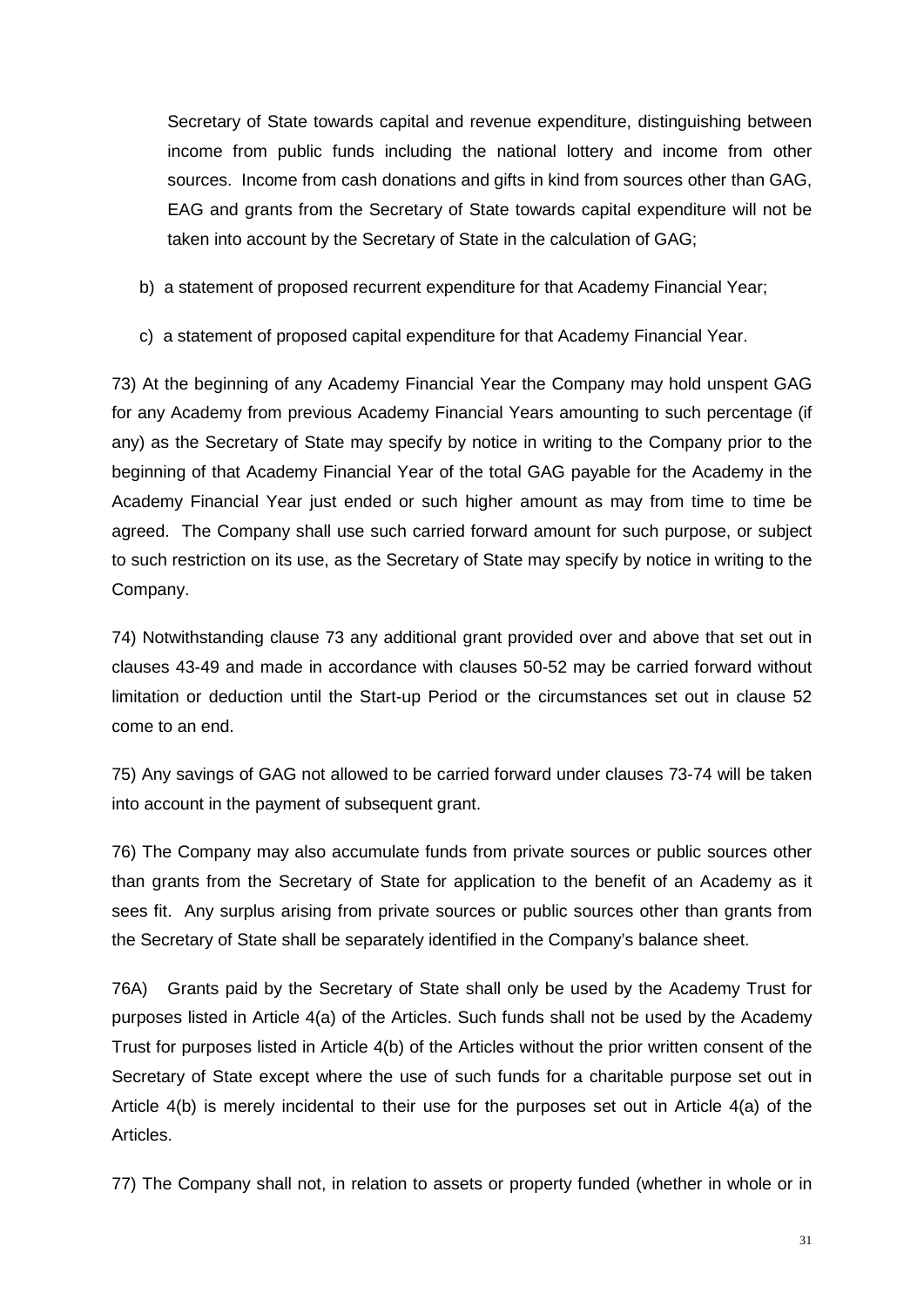part) by the Secretary of State, without the prior written consent of the Secretary of State which shall not be unreasonably withheld or delayed:

- a) except such as are given in normal contractual relations, give any guarantees, indemnities or letters of comfort;
- b) write off any debts or liabilities owed to it above a value for the time being specified by the Secretary of State nor offer to make any ex gratia payments;
- c) make any sale or purchase of freehold property; or
- d) grant or take up any leasehold or tenancy agreement for a term exceeding three years.

78) The Company shall provide 30 days notice to the Secretary of State, whether or not the circumstances require the Secretary of State's consent, of its intention to:

- a) give any quarantees, indemnities or letters of comfort;
- b) write off any debts owed to it or offer to make any ex gratia payments;
- c) make any sale or purchase of freehold property; or

d) grant or take up any leasehold or tenancy agreement for a term exceeding three years.

79) Each discovered loss of an amount exceeding the amount for the time being specified by the Secretary of State and arising from suspected theft or fraud, shall be reported by the Company to the Secretary of State at the earliest opportunity.

80) It is the responsibility of the Company to ensure that each Academy balances its budget from Academy Financial Year to Academy Financial Year. For the avoidance of doubt, this does not prevent the Company from:

- a) carrying a surplus from one Academy Financial Year to the next; or
- b) carrying forward from a previous Academy Financial Year or Academy Financial Years a sufficient surplus or sufficient cumulative surpluses on grants from the Secretary of State to meet an in-year deficit on such grants in a subsequent financial year; or
- c) incurring an in-year deficit on funds from sources other than grants from the Secretary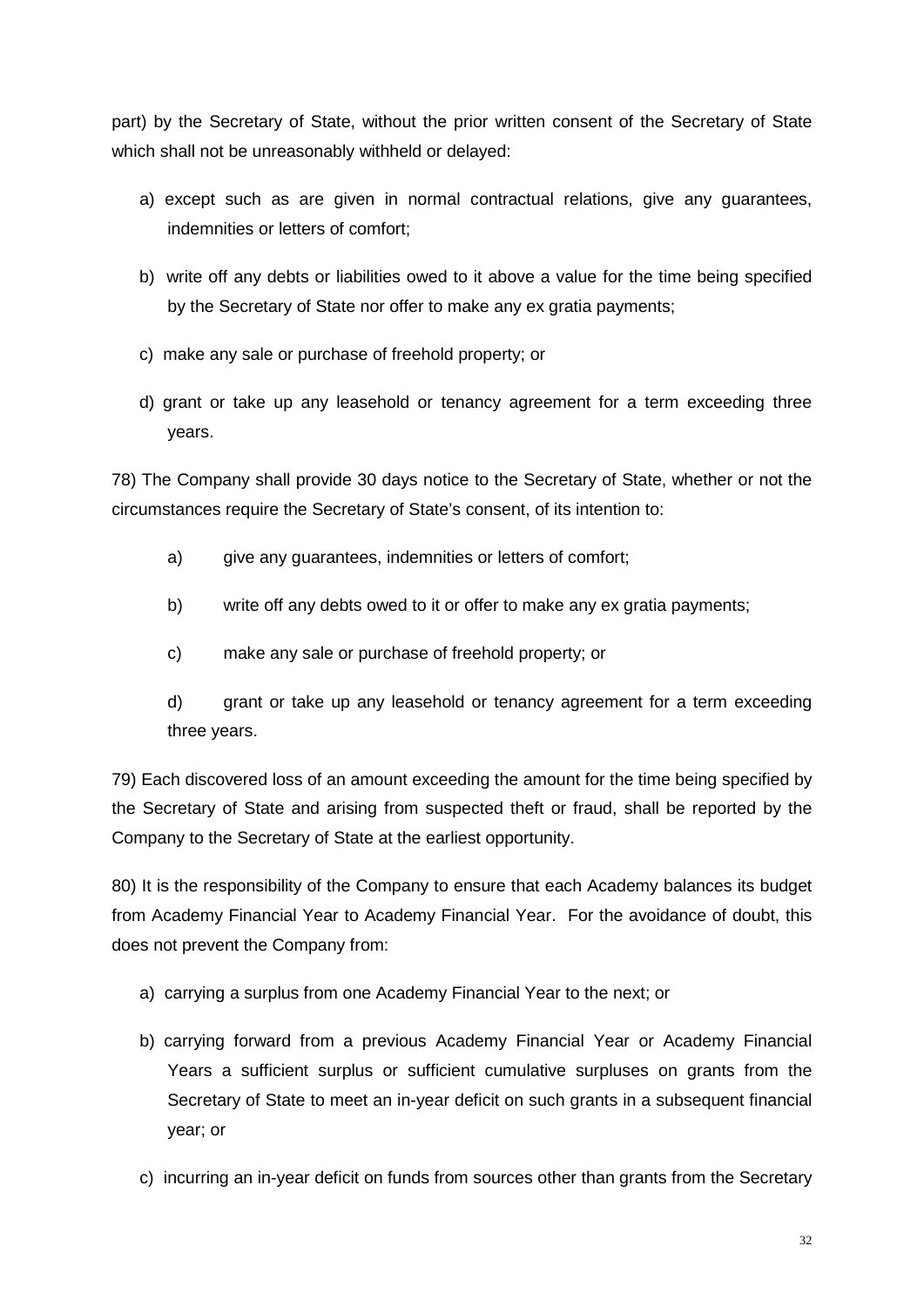of State in any Academy Financial Year, provided it does not affect the Company's responsibility to ensure that the Company balances its overall budget from Academy Financial Year to Academy Financial Year.

80A The Company shall abide by the requirements of and have regard to the Charity Commission's guidance to charities and charity trustees and in particular the Charity Commission's guidance in the Protecting Charities from Harm ('the compliance toolkit'). Any references in this document which require charity trustees to report to the Charity Commission should instead be interpreted as references to report to the Principal Regulator.

#### **Borrowing Powers**

81) The Company shall not borrow against or so as to put at risk property or assets funded (whether in whole or in part) by the Secretary of State without specific approval of the Secretary of State, such approval may only be granted in limited circumstances. The Company shall not operate an overdraft except to cover irregularities in cash flow. Such an overdraft, and the maximum amount to be borrowed, shall require approval by the Company in General Meeting and in writing by the Secretary of State, and shall be subject to any conditions which the Secretary of State may reasonably impose.

82) The Company shall provide 30 days notice to the Secretary of State of its intention to borrow, whether or not such borrowing requires the Secretary of State's approval under clause 81 above.

# **Disposal of Assets**

83) Where the Company acquires assets for a nil consideration or at an under value it shall be treated for the purpose of this Agreement as having incurred expenditure equal to the market value of those assets at the time that they were acquired. This provision shall not apply to assets transferred to the Company at nil or nominal consideration and which were previously used for the purposes of an Academy and/or were transferred from an LA, the value of which assets shall be disregarded.

84) The sale or disposal by other means, or reinvestment of proceeds from the disposal, of a capital asset by the Company shall require the consent of the Secretary of State, such consent not to be unreasonably withheld or delayed, where:

a) the Secretary of State paid capital grant in excess of the value for the time being specified by the Secretary of State for the asset; or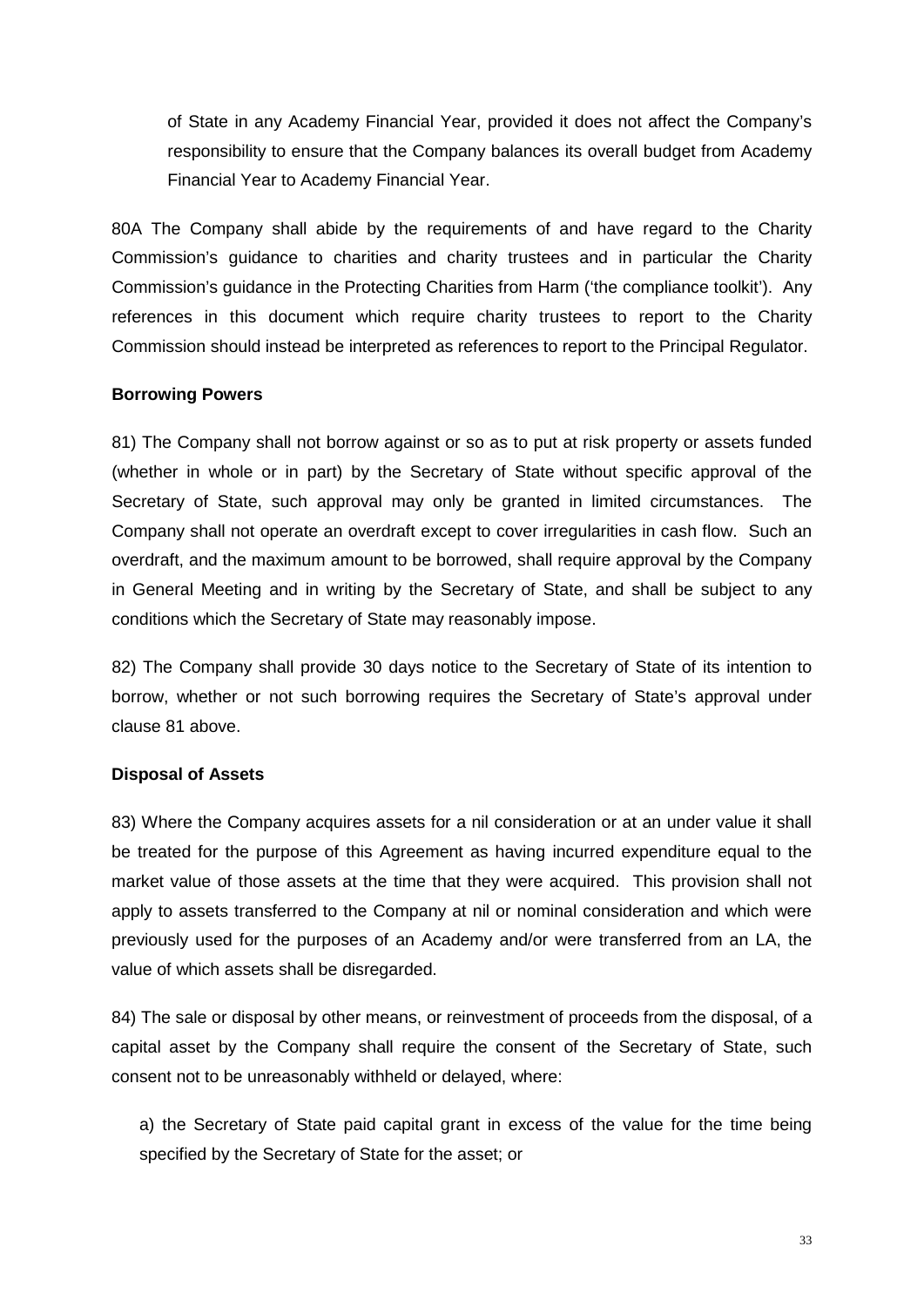b) the asset was transferred to the Company from an LA for no or nominal consideration.

85) Furthermore, reinvestment of a percentage of the proceeds of disposal of a capital asset paid for with a capital grant from the Secretary of State shall require the Secretary of State's consent in the circumstances set out above and reinvestment exceeding the value for the time being specified by the Secretary of State or with other special features will be subject to Parliamentary approval. The percentage of the proceeds for which consent is needed is the percentage of the initial price of the asset which was paid by capital grant from the Secretary of State.

86) This clause applies in the event, during the lifetime of this Agreement, of the disposal of a capital asset for which capital grant of any amount was paid by the Secretary of State, where the asset was acquired by the Company. In this event, the Company shall repay to the Secretary of State the same proportion of the proceeds of the disposal as equates with the proportion of the original cost met by the Secretary of State, unless the Secretary of State agrees to some or all of the proceeds being retained by the Company for its charitable purposes.

87) This clause applies in the event, during the lifetime of this Agreement, that the Secretary of State consents to the disposal of an asset which was transferred to the Company from an LA for no or nominal consideration. In this event the Secretary of State may give consent on the basis that all or part of the proceeds of the disposal should be made over to the LA from which the asset was transferred, taking into account the amount of the proceeds to be reinvested by the Company. The Secretary of State will have regard to any representations from the Company and the LA from which the asset was transferred before giving consent under this clause.

88) Except with the consent of the Secretary of State, the Company shall not dispose of assets funded (whether in whole or in part) by the Secretary of State for a consideration less than the best price that can reasonably be obtained, such consent not to be unreasonably withheld or delayed.

89) The Company shall provide 30 days notice to the Secretary of State of its intention to dispose of assets for a consideration less than the best price that can reasonably be obtained, whether or not such disposal requires the Secretary of State's consent under clause 88 above.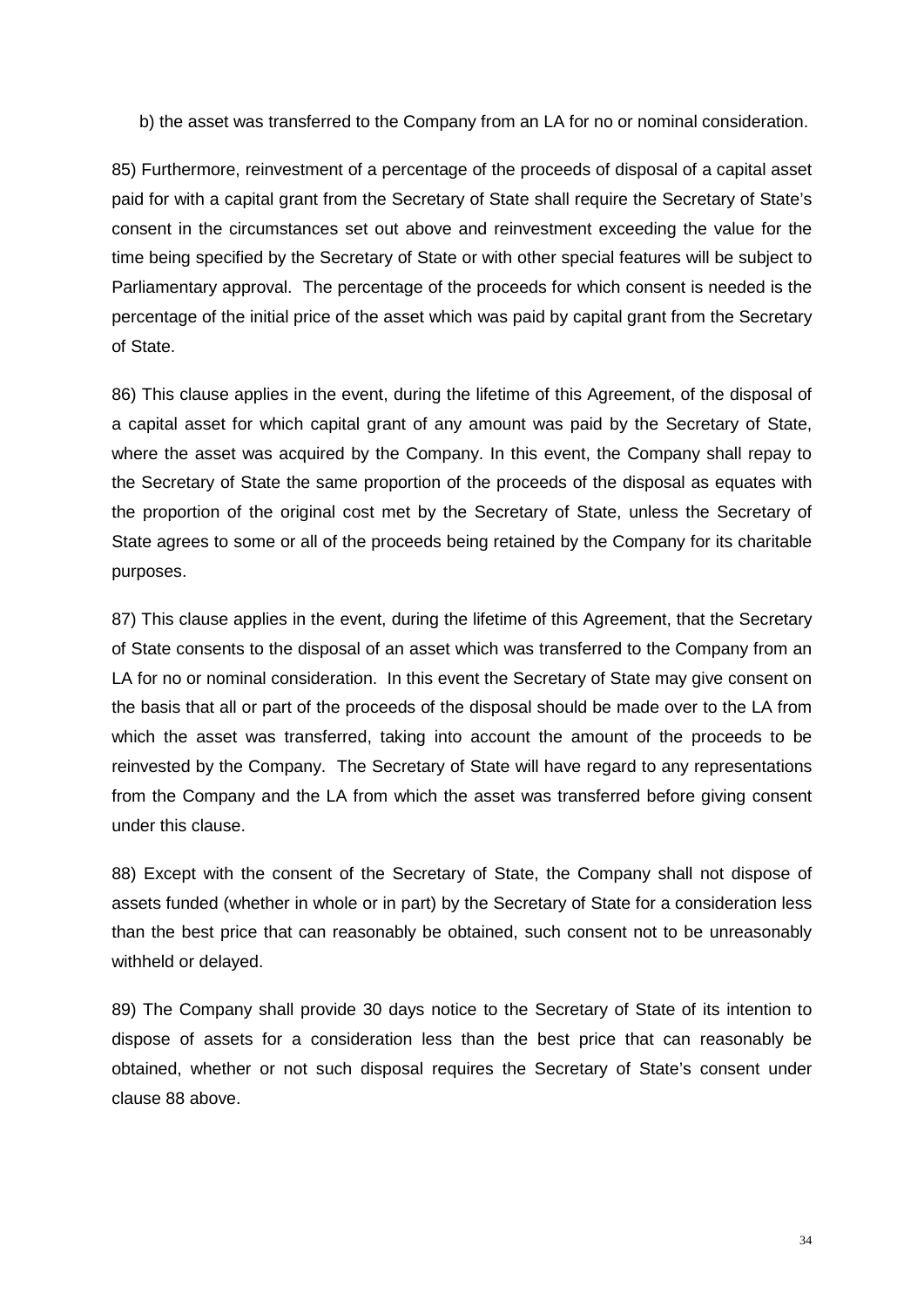### **TERMINATION**

90) This Agreement shall commence on the date hereof and continue until terminated in accordance with clause 91 or until all Supplemental Agreements have terminated.

91) The Secretary of State may at any time by notice in writing terminate this Agreement and each of the Supplemental Agreements forthwith on the occurrence of any of the following events:-

a) the Company calls a meeting of its creditors (whether formal or informal) or enters into any composition or arrangement (whether formal or informal) with its creditors; or

b) the Company proposes a voluntary arrangement within Section 1 of the Insolvency Act 1986 (as amended); or

c) the Company is unable to pay its debts within the meaning of Section 123 of the Insolvency Act 1986 provided that, for the purposes of this Clause, Section 123 (1)(a) of the Insolvency Act 1986 shall have effect as if the amount of £10,000 was substituted for £750. The Company shall not be deemed unable to pay its debts for the purposes of this clause if any such demand as is mentioned in the said Section is being contested in good faith by the Company; or

d) the Company has a receiver and manager (with the exception of Receivers and Managers or Interim Managers appointed by the Charity Commission under the Charities Act 1993 or any subsequent re-enactment of that Act), administrator or administrative receiver appointed over all or any part of its undertakings, assets or income; or

e) any distraint, execution or other process is levied or enforced on any of the Company's property and is not paid out, withdrawn or discharged within fifteen Business Days; or

f) the Company has passed a resolution for its winding up; or

g) an order is made for the winding up or administration of the Company.

The Company shall notify the Secretary of State as soon as possible after receiving any petition which may result in an order for the winding up or administration of the Company and shall provide an explanation to the Secretary of State of the circumstances giving rise to the service of such a petition.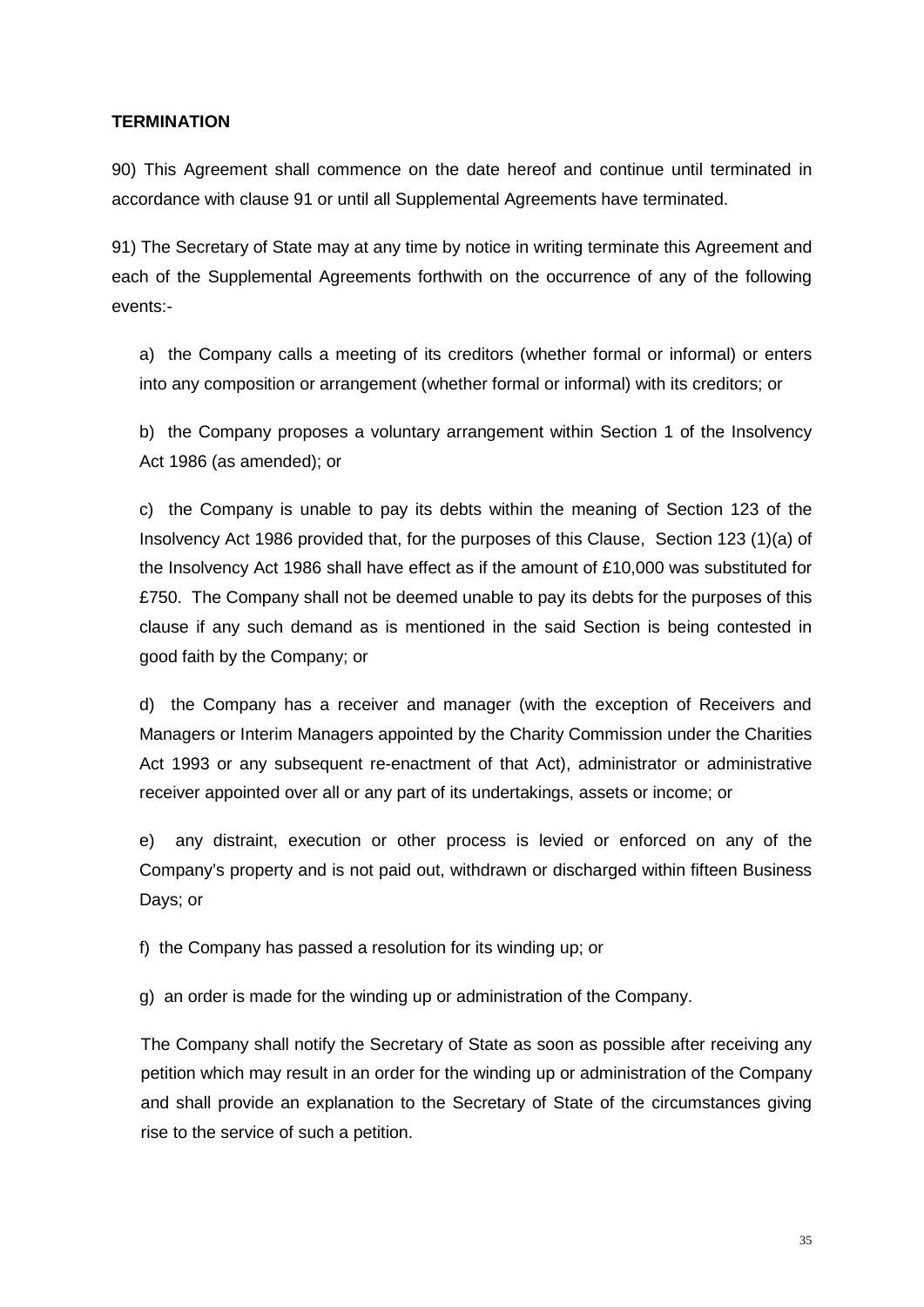92) If, following the exercise of the Secretary of State's powers to appoint Additional Directors or Further Directors, pursuant to the Articles of Association the Members pass an ordinary or special resolution to remove one or more of those Additional or Further Directors appointed by the Secretary of State, the Secretary of State may give the Company 12 months, or such lesser period as he considers appropriate in the circumstances, written notice to terminate this Agreement or, as the Secretary of State may in his absolute discretion decide any of the Supplemental Funding Agreement's.

93) The Secretary of State's right to terminate this Agreement under clause 92 shall cease if he removes any of the Additional Directors or Further Directors which he has appointed pursuant to the Articles of Association.

### **Change of Control of the Company**

93A) The Secretary of State may at any time by notice in writing, subject to clause 93C) below, terminate this Agreement forthwith (or on such other date as he may in his absolute discretion determine) in the event that there is a change:

- (a) in the Control of the Company;
- (b) in the Control of a legal entity that Controls the Company.

93B) The Company shall, as soon as it is reasonably practicable to do so after it has become aware of any change or proposed change of Control within the meaning of clause 93A), give written notice to the Secretary of State of such change or proposed change of Control.

93C) When notifying the Secretary of State further to clause 93B), the Company may seek the Secretary of State's agreement that, if he is satisfied that the person assuming Control is suitable, he will not in those circumstances exercise his right to terminate this Agreement further to clause 93A).

#### **Effect of Termination**

94) In the event of the termination of this Agreement however occurring the Secretary of State shall procure that his nominee (if any) shall resign as a member of the Company and shall co-operate in making any associated amendments to the Articles of Association.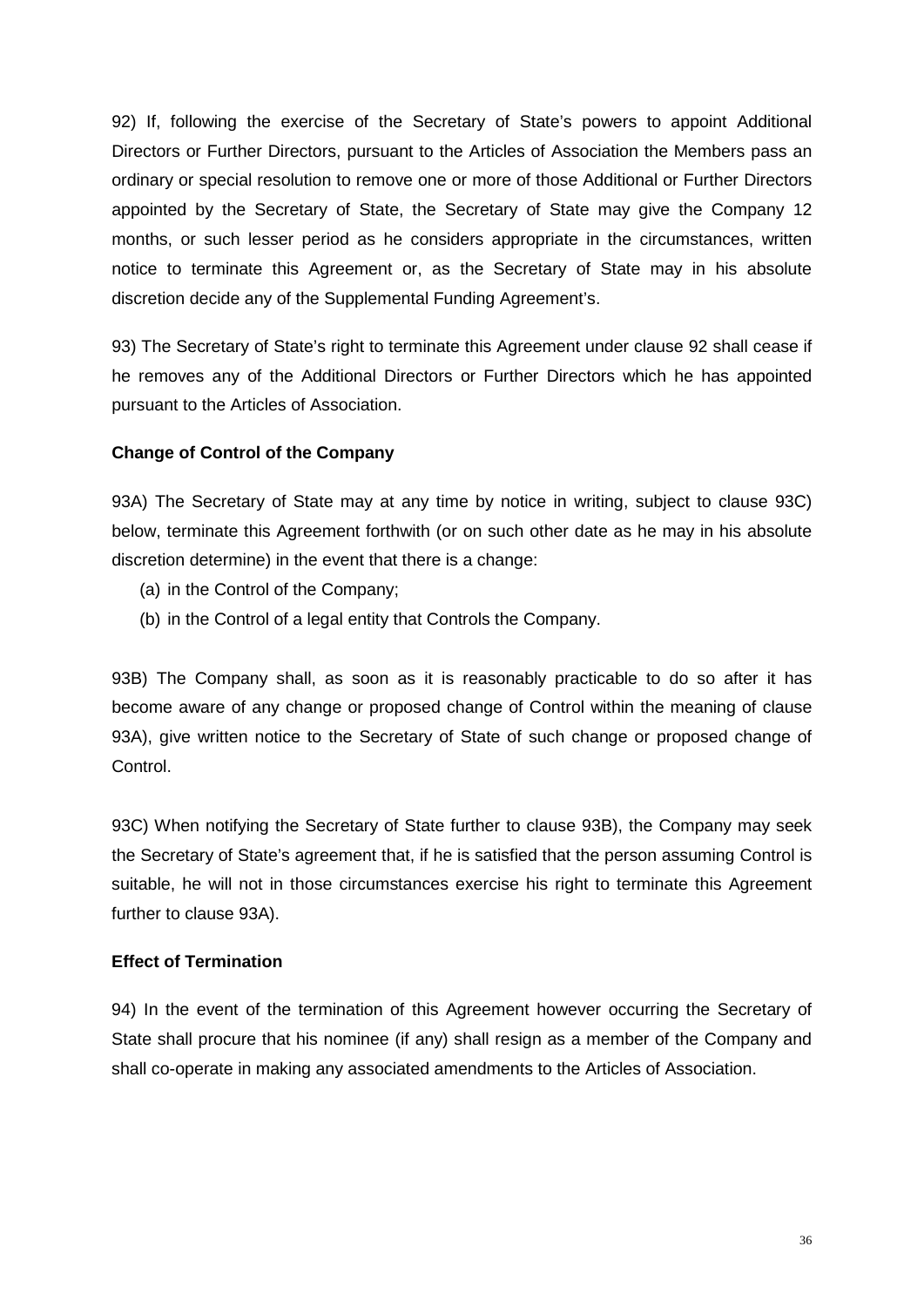#### **GENERAL**

#### **Information**

95) Without prejudice to any other provision of this Agreement, the Secretary of State acting reasonably may from time to time call for information on, inter alia, any Academy's:

- a) curriculum;
- b) arrangements for the assessment of pupils;

c) teaching staff including numbers, qualifications, experience, salaries, and teaching loads;

d) class sizes;

e) outreach work with other schools and the local community;

f) operation of the admission criteria and over subscription arrangements for the Academy including numbers of applications for places and the number and characteristics of pupils accepted for admission – for Mainstream Academies only;

- g) numbers of pupils excluded (including permanent and fixed term exclusions);
- h) levels of authorised and unauthorised attendance;
- i) charging and remissions policies and the operation of those policies;
- j) organisation, operation and building management;
- k) financial controls; and
- l) membership and proceedings of the Company and the Local Governing Body.

96) The Company shall make such information available to the Secretary of State, in such form and manner and at such times as may reasonably be required. The Secretary of State shall provide the Company with such information as it may reasonably require of him for the running of an Academy.

#### **Access by the Secretary of State's Officers**

97) The Company shall allow access to the premises of any Academy at any reasonable time to DfE officials. All records, files and reports relating to the running of the Company and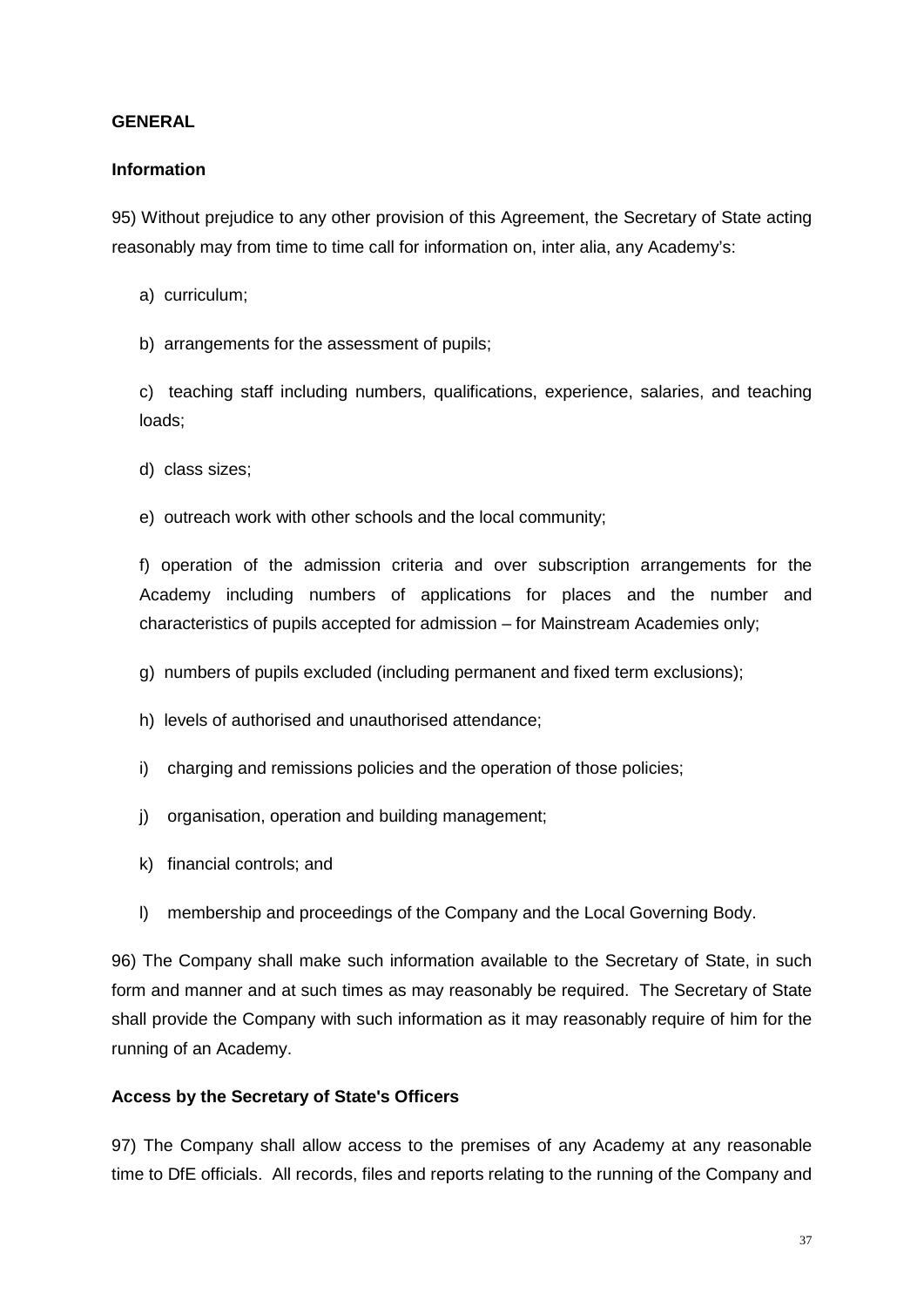each Academy shall be available to them at any reasonable time. The Company shall provide the Secretary of State in advance with papers relating to each Academy prepared for meetings of the Local Governing Body, of the Company's directors and of the members of the Company. Two DfE officials shall be entitled to attend and to speak at all such meetings, but shall withdraw from any discussion of an Academy's or the Company's relationship with the Secretary of State or any discussion of bids for funding to the Secretary of State. The Company shall take any steps which are required to secure its compliance with the obligations imposed by this clause of this Agreement.

98) The Company shall ensure that:

a) the agenda for every meeting of the relevant Local Governing Body and the Company's directors;

b) the draft minutes of every such meeting, if they have been approved by the person acting as chairman of that meeting;

c) the signed minutes of every such meeting; and

d) any report, document or other paper considered at any such meeting,

are made available for inspection by any interested party at the relevant Academy and, as soon as is reasonably practicable, sent to the Secretary of State.

99) There may be excluded from any item required to be made available for inspection by any interested party and to be sent to the Secretary of State by virtue of clause 98, any material relating to:

a) a named teacher or other person employed, or proposed to be employed, at any Academy;

b) a named pupil at, or candidate for admission to, any Academy; and

c) any matter which, by reason of its nature, the Company is satisfied should remain confidential.

#### **Notices**

100) Any notice or other communication concerning this Agreement or a Supplemental Agreement shall be sent, in the case of a notice or communication from the Secretary of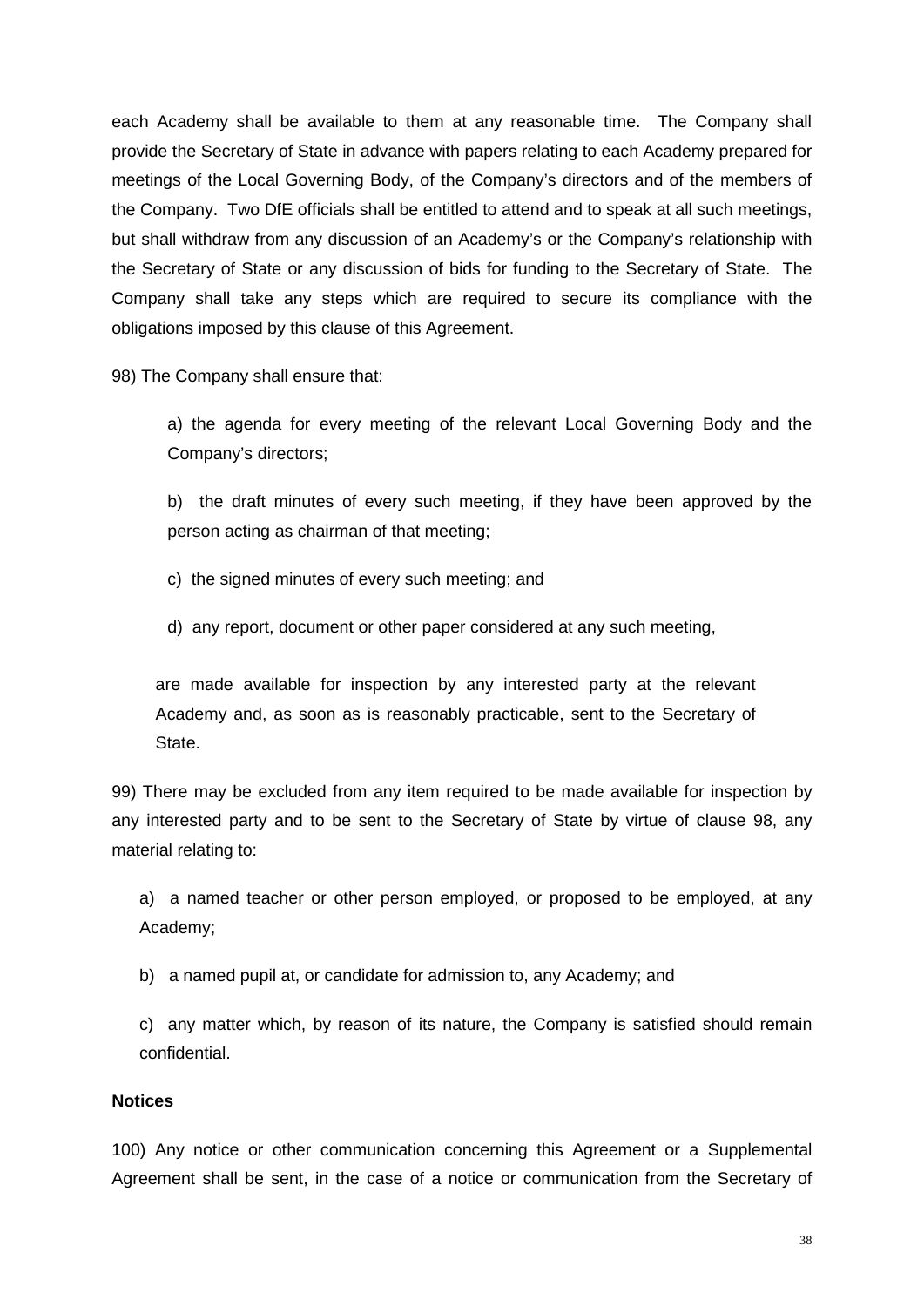State to the Company at its registered office or such other addressee/address as may be notified in writing from time to time by the Company and, in the case of a notice or communication from the Company to the Secretary of State to Head of Academies Division, Department for Education, Sanctuary Buildings, Great Smith Street, London SW1P 3BT; or such other address as may be notified from time to time by the Secretary of State and where any such notice or communication is sent by post, unless the contrary is proved, it shall be deemed, subject to satisfactory proof of posting, to be effected at the time at which the letter would be received in the ordinary course of post.

101) The service by the Secretary of State of a notice of termination of a Supplemental Agreement shall not prejudice the ability of the Company (if it wishes to do so) during the notice period to admit pupils to the relevant Academy in accordance with the provisions of this Agreement and the relevant Supplemental Agreement and to receive GAG and EAG in respect of them.

#### **Appointment of Additional or Further Directors by the Secretary of State**

102) The Secretary of State undertakes to the Company not to exercise the powers under the Articles to appoint Additional Directors or Further Directors in the following circumstances:-

a) if the matters giving rise to the appointment of the Additional or Further Directors relate, in the reasonable opinion of the Secretary of State, to the affairs of only one Academy; and

b) if the Company has delegated, and continues to delegate, to a Local Governing Body of such Academy all decisions and powers that the Secretary of State reasonably considers are necessary to enable such Local Governing Body to address the matters that gave rise to the appointment of the Additional or Further Directors and to ensure that the relevant Local Governing Body is capable of properly conducting the affairs of the relevant Academy on the Company's behalf.; and

c) if the Company replaces such members of the Local Governing Body and/or appoints additional members of that Local Governing Body as, in either case, the Secretary of State may by notice in writing to the Company specify; and

d) provided that such delegation is not subsequently revoked or, without the prior written consent of the Secretary of State, varied in any material respect.